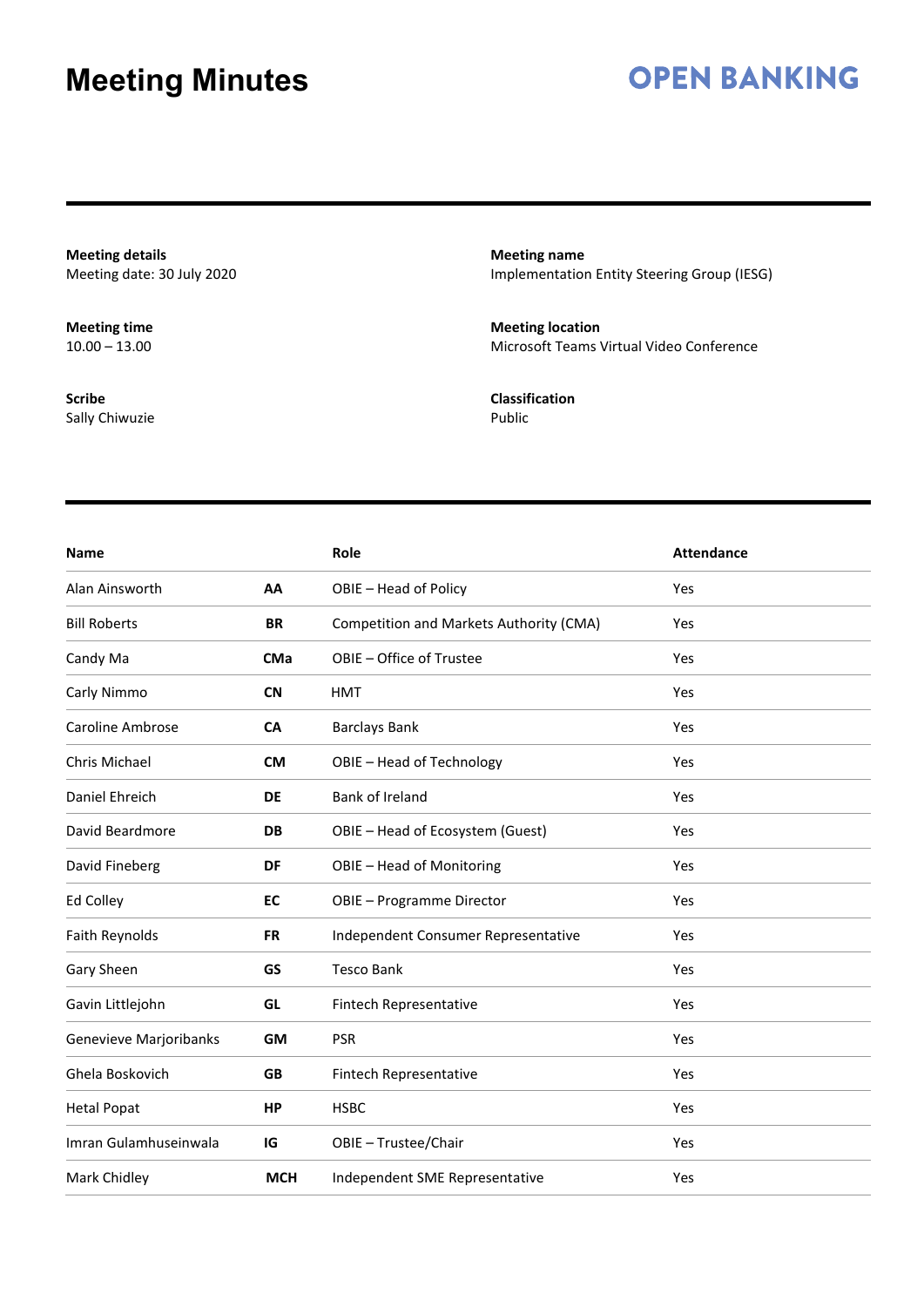# **OPEN BANKING**

| Nicola Patricia McCleery | <b>NPM</b> | Danske Bank                             | Yes                       |  |
|--------------------------|------------|-----------------------------------------|---------------------------|--|
| <b>Robert White</b>      | <b>RW</b>  | Santander                               | Yes                       |  |
| <b>Roy Hutton</b>        | <b>RH</b>  | <b>Allied Irish Bank</b>                | Yes                       |  |
| Sally Chiwuzie           | <b>SC</b>  | <b>OBIE IESG Secretariat</b>            | Yes                       |  |
| <b>Thear Sabri</b><br>ΤS |            | <b>Electronic Money Association</b>     | Yes                       |  |
|                          |            |                                         |                           |  |
| <b>Apologies</b>         |            |                                         |                           |  |
| <b>Name</b>              |            | Role                                    | <b>Delegate</b>           |  |
| Daniel Globerson         | DG         | Royal Bank of Scotland                  | Stephen Wright (SW)       |  |
| Helene Oger-Zaher        | HOZ        | <b>Financial Conduct Authority</b>      | Joseph Levene (JL)        |  |
| lan Major                | IM         | <b>TPP Representative</b>               | N/A                       |  |
| Matt Cox                 | <b>MC</b>  | Nationwide Bank                         | Chris Jones (CJ)          |  |
| Phillip Mind             | <b>PM</b>  | <b>UK Finance</b>                       | N/A                       |  |
| Simon McDougall          | <b>SMD</b> | <b>Information Commissioners Office</b> | Jenny Vega Destello (JVD) |  |
| Stephen Smith            | SS         | Lloyds Banking Group                    | Richard Rous (RR)         |  |

## **No. Agenda item**

## **1.a – 1.b HOUSEKEEPING: MINUTES AND ACTION LOG**

- 1.1. **IG** welcomed IESG members to the Microsoft Teams virtual video conference, and expressed gratitude to see everyone safe. **IG** started by clarifying housekeeping rules – stay muted unless speaking and use the *'raise hand'* feature or side chat which himself or **SC** would pick up. **IG** stated that there has been no request for AOB but welcomed IESG members to request via the chat.
- 1.2. **IG** advised IESG members that other than minor amendments from **FR** and **MCH**, there was no feedback received on the minutes. On that basis, **IG** approved the minutes from 24 June 2020.

## *APPROVAL – IESG\_APR\_LOG\_078 – June IESG Minutes - IG approved the minutes from the June IESG.*

- 1.3. **IG** welcomed Genevieve Marjoribanks **(GM)** from the PSR, adding that James Whittle from Pay.UK will join the next IESG meeting. **IG** added that **FR** would be leaving early and was keen to participate in the discussion about the End User Risk Committee (EURC) update and on that basis, the agenda might be shuffled around if required.
- 1.4. **IG** kicked off the discussions about open actions on slide 22, inviting IESG members to walkthrough.
- 1.5. With regards to action #462 *(Programme update – The IESG July agenda to include a general discussion on the ecosystem including aggregate and overall growth of the ecosystem)*, **IG** explained that this is an agenda item in the pack and David Beardmore **(DB)** will present. **IG** stated that on this basis, the action can be closed.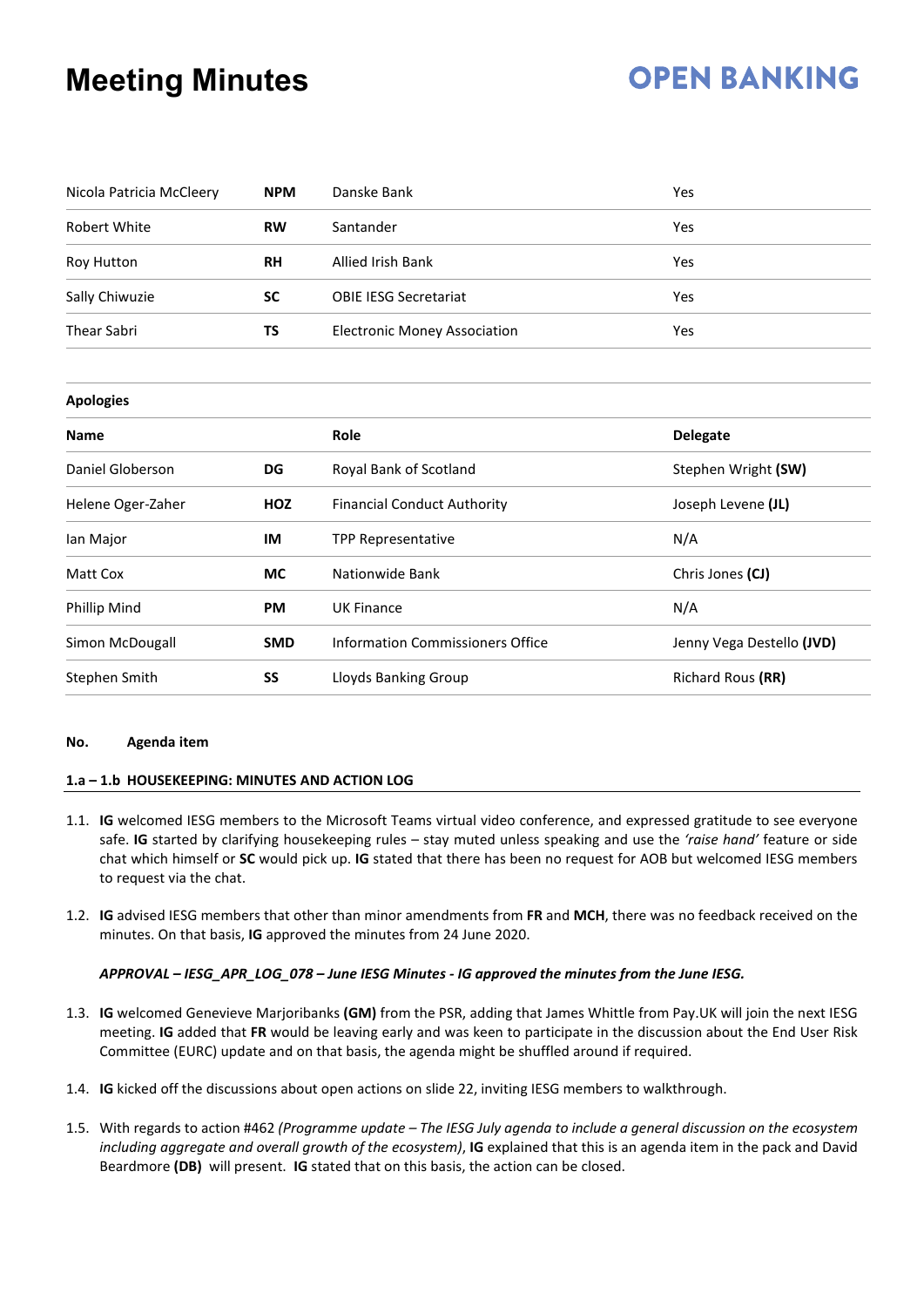# **OPEN BANKING**

1.6. With regards to #463 *(CM to share and / or clarify the Pay.UK / CASS feedback from a legal perspective)*, **IG** explained that this relates to clarification required by CASS with regards to concerns on GDPR. **IG** turned to **AA** for clarification. **AA** confirmed that the issue raised here and at PMG was whether the data being shared with the TPP – an error code - is covered by CASS rules and does not require consent, therefore requiring no consent steps to be built into. **AA** added that he asked CASS to confirm that these have been covered by way of a letter which they could not oblige, however, the OBIE and CASS exchanged emails and CASS have explained that if IESG members (or any other stakeholders) have issues, to address CASS directly. **IG** explained that this could be closed and asked if any ASPSPs or anyone else has any issues and would be contacting CASS. There was no-one. **IG** confirmed that this action can be closed and asked **AA** to confirm to CASS that there were no queries arising out of IESG on this.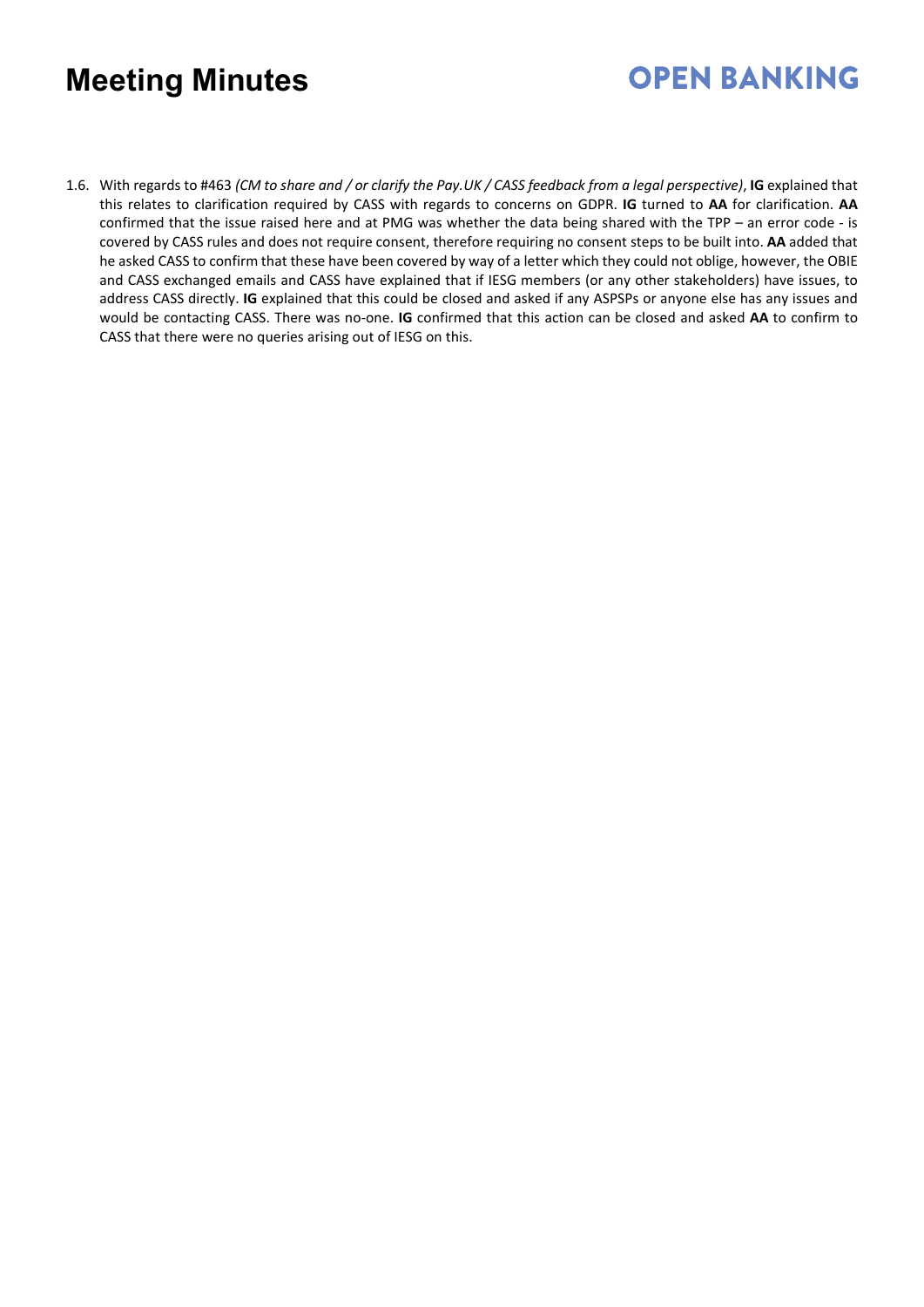# **OPEN BANKING**

## **ACTIONS**

| <b>Action Number</b> | <b>Date Raised</b> | Owner | <b>Description</b>                                                                                                                                                | <b>Notes</b>                                                                                                                                                                                                                                                                                                                                                                                                                                                                                                                    | <b>Target Date</b> | <b>Status</b> | <b>Date Closed</b> |
|----------------------|--------------------|-------|-------------------------------------------------------------------------------------------------------------------------------------------------------------------|---------------------------------------------------------------------------------------------------------------------------------------------------------------------------------------------------------------------------------------------------------------------------------------------------------------------------------------------------------------------------------------------------------------------------------------------------------------------------------------------------------------------------------|--------------------|---------------|--------------------|
| IESG 2020 301 462    | 24/06/2020         | DB    | <b>Programme update</b> - The IESG July agenda<br>to include a general discussion on the<br>ecosystem including aggregate and overall<br>growth of the ecosystem. | Update 30/07 - Closure agreed.<br>Update 27/07 - This is included in the pack for noting - agenda<br>item 2.a. Propose to close.                                                                                                                                                                                                                                                                                                                                                                                                | 30/07/2020         | Closed        | 30/07/2020         |
| IESG 2020 301 463    | 24/06/2020         | AA    | <b>OBIE Standards V3.1.6 - CM to share and /</b><br>or clarify the Pay.UK / CASS feedback from a<br>legal perspective.                                            | Update 29/07 - Closure agreed.<br>Update 27/07 - Alan provided an update to PMG (21/07) as<br>follows: CASS confirmed that they engaged extensively with<br>the CASS participants on the error codes proposal as part of<br>the workshop, and had not identified any GDPR issues as<br>none had been raised in that forum. In addition, the CASS<br>agreement was reviewed and has been assessed to be<br>compliant with the guidelines. Any residual questions<br>regarding this should be raised with CASS. Propose to close. | 30/07/2020         | Closed        | 30/07/2020         |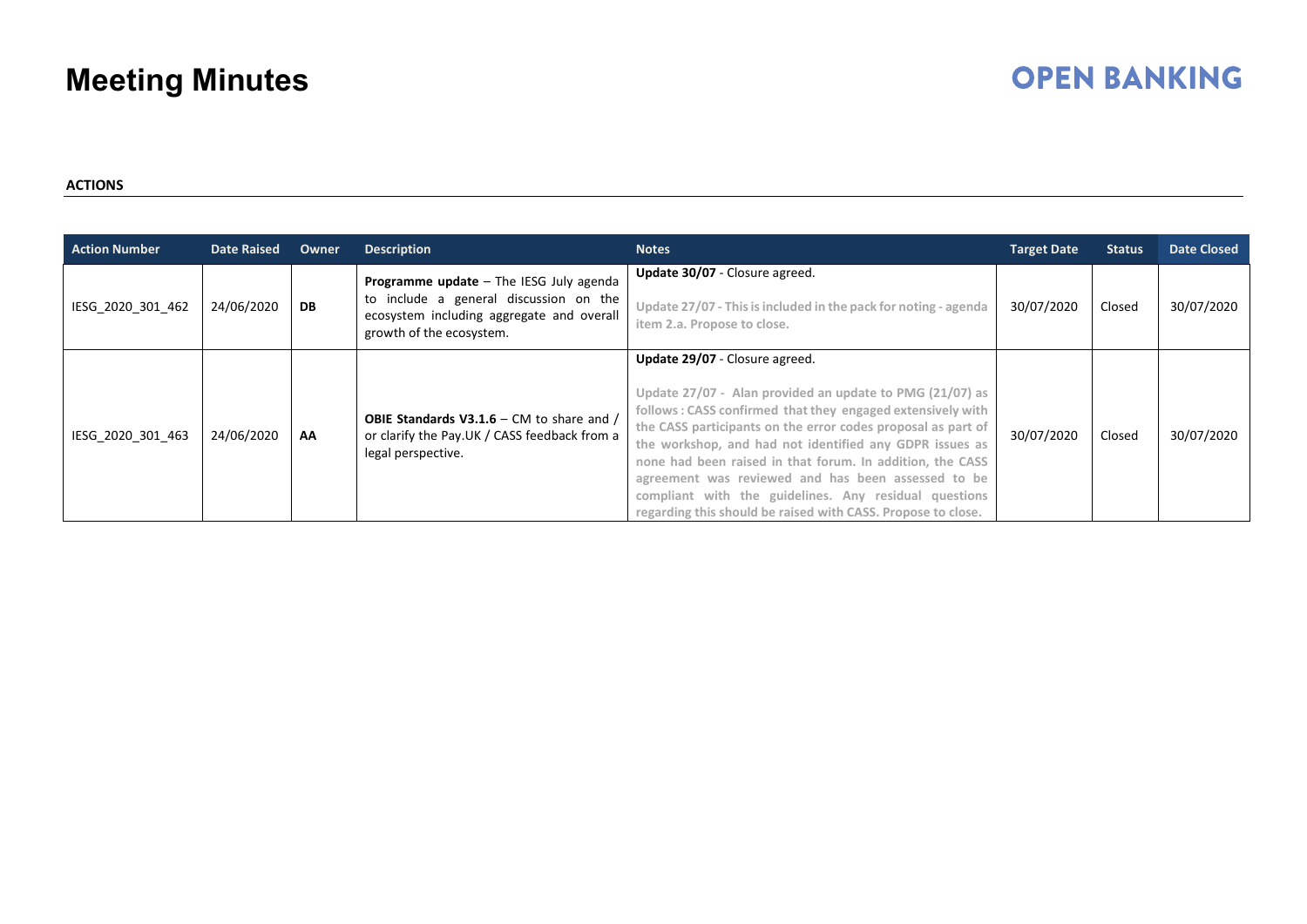## **OPEN BANKING**

### **1.c PROGRAMME UPDATE**

- *1.c.i OBIE STATUS REPORT*
- 1.7. **IG** asked **EC** to comment from an OBIE perspective on slide 24, stating that it seems to be on track in accordance with the Roadmap.
- 1.8. **EC** stated that the team has started putting out (MI) consultations, which have been issued both to TPPs and ASPSPs in the broader community, along with early recommendations for thought at the TDA. For the rest of the activities, **EC** stated that all are moving along as expected.
- 1.9. With regards to the NESTA challenge, **EC** explained that the PR campaign has picked up; the prize giving and debate are on schedule; cost is in line with budget allocated.
- 1.10. **EC** explained that the OBIE team has processed the first batch of allowable deferral requests from the CMA9, with some being granted. **EC** added that the OBIE team is yet to receive all the deferrals following the last IESG for CASS for the second phase of P7 (refunds). EC stated that this would be covered in more detail during the CMA9 status report.
- 1.11. **EC** paused for questions.
- 1.12. **GL** referred to the bottom of the OBIE standards piece in key updates, asking if the acronym 'LSB' stands for Lending Standards Board within the CRM /CoP piece. **EC** confirmed and pointed out that the consultation out there has been issued and it covers everything expected.
- 1.13. **IG** stated that there will be an update on that workstream in due course. **IG** added that upon approval of the Roadmap, the team met with LSB and ICO who agreed to be supportive of each other's aims.
- 1.14. **IG** asked **AA** when an update on CRM / CoP is feasible. **AA** agreed that this could be done in the September IESG.

## *ACTION – IESG\_2020\_301\_464 - AA to write CRM / CoP update paper for the September IESG. Due Date – 30 September 2020.*

- 1.15. In terms of the planning work detailed on slide 24 *TPP side customer protection – scope and deliverables have been agreed with the Trustee,* **FR** stated that she spoke to the team about this, explaining that this is not at a form where it is ready to be signed off and was keen to see that this is a draft until there is something that stakeholders are able to commit to in terms of scope. **FR** explained that she recommended that the team looks at the EURC work as a series of risks have been raised, many of the mitigants for which are the TPP side protection with reference to a code. **FR** asked that this is given more air at IESG.
- 1.16. **EC** stated that majority of these issues have been picked up but explained that the EURC report would be debated during the allocated slot within this session and if that presents further work, then this will be picked up as an action.
- 1.17. **FR** stated that there are risks that EURC are yet to work their way through which might be mitigated by the TPP side customer protection. **IG** reassured that this was not time barred.
- 1.18. With regards to sweeping, **MCH** stated that the status has been discussed at bilaterals and requested an update.
- 1.19. **EC** turned to **CM** and **AA**. **CM** explained that the team is working on a sweeping evaluation paper as per the roadmap. **CM** stated that the paper is due to go out for consultation in November 2020 and discussions are being held at the bilaterals. **CM** explained that this will go out for consultation in September. **MCH** asked if this is when people outside CMA9 get to see it. **CM** confirmed.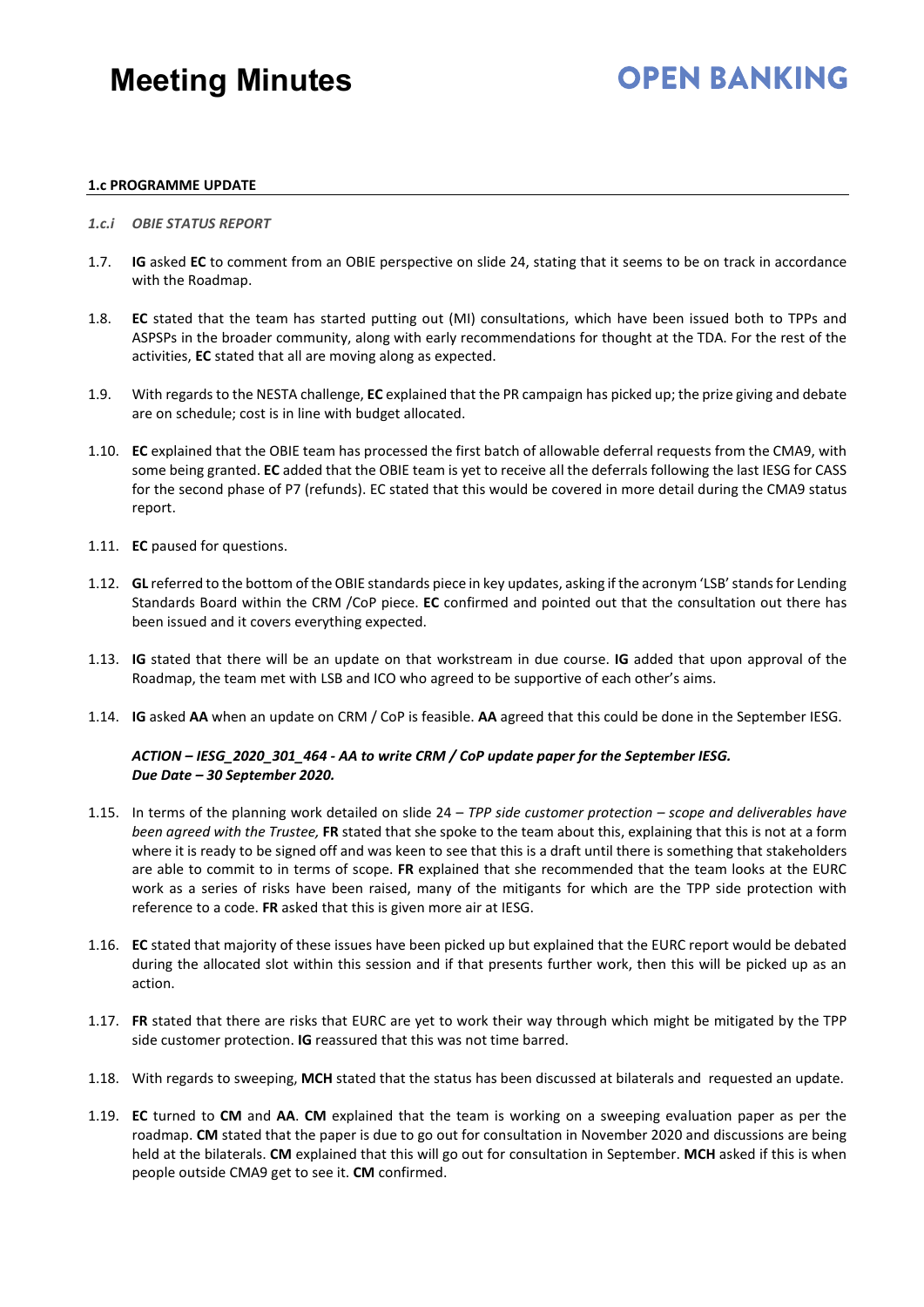## 1.20. **IG** stated that meeting at bilateral level is one of the steps required. **CM** confirmed to **MCH** that the bilaterals are not limited to just the CMA9. **CM** added that before anything goes to formal consultation, the team needs to ensure that there is a good hypothesis of the proposition/evaluation/standard. **CM** stated that some of these discussions are not necessarily with everyone.

**OPEN BANKING** 

## *1.c.ii CMA9 STATUS REPORT*

- 1.21. **IG** moved on to slide 25, stating that **EC** will say a few words and then hand over to the CMA9 should they choose to comment, adding that these are CMA9 words and **EC**'s traffic lights.
- 1.22. In terms of key highlights, **EC** explained that the red RAG statuses in 3.1.5 represent the stage in planning so does not mean an en-masse miss, but that the detailed plans that are being worked on have not yet been provided by the CMA9 member. **EC** stated that he is expecting a better colour if not green as the next cycle approaches. **EC** asked IESG to note that there is a persistence with BOI who are in directions, whilst the others have been deploying changes since the last IESG in June 2020.
- 1.23. In terms of availability, **EC** explained that the change is getting accommodated without the degree of unavailability as previously, adding that this is a good indication that the CMA9 are implementing change in a safe way and getting majority of that change implemented without affecting TPPs on that availability.
- 1.24. **IG** asked if any of the CMA9 want to comment or if the non-CMA9 have any questions. There were none.
- 1.25. **RR** highlighted that on 3.1.4, LBG have now agreed a plan with the OBIE. RR stated that where the blurb states that LBG have submitted deferral requests, this has now been agreed and therefore should be green. EC explained that this is amber because there are some risks outstanding with Covid19 delivery impact. **RR** accepted.
- 1.26. **IG** stated that one of the things highlighted is that not everything in 3.1.4 could be deferred under the process. **EC** confirmed, adding that deferrals were mainly granted on P7, deferrals could be granted and still be amber on 3.1.4.
- 1.27. Broadly speaking, **IG** thought that there was great progress judging from slides 25 and 26.
- 1.28. **IG** moved on to slide 26. **IG** stated that the layout has changed since the last IESG in June. **EC** stated that discussions at the last IESG prompted changes to the presentation of the dashboard. EC drew attention to 3.1.4 which contains P7. **EC** referred IESG members to the left-hand side of the dashboard which shows the current implanted version of the standard – the functional standard by the CMA9. **EC** stated that the 3.1.4 banks that are highlighted are those that have implemented the first stage of P7 though some have implemented in its entirety. EC explained that the second point is around FAPI which is only one version and simply states if this is a pass or fail. EC added that if it is not a pass, then it shows the projected date for passing that security profile and whether it is on track or at risk.
- 1.29. **EC** picked on Barclays and stated that they are currently on 3.0 and planning to get to 4.0 at the end of August, hence the amber status. **EC** stated that if there is more certainty around completing those dates for 3.1.4, then they will be green again.
- 1.30. With regards to CEG, **EC** stated that the team is in the process of gathering 3.1.4 attestations and understanding whether the 3.1.4 elements of the CEG have been implemented; EC stated that this will prompt discussions around further CEG changes if they have not yet been implemented sufficiently.
- 1.31. **DF** added that there is very little in CEG between 3.1.3 and 3.1.4 there is a small refunds element, but very little in those versions.
- 1.32. **IG** thanked **DF** and stated that for those do not close to the programme, this may feel like a lot of detail, but it is helpful as it is an accurate snapshot as to where everyone is and is not too bad a picture. **IG** stated that he spent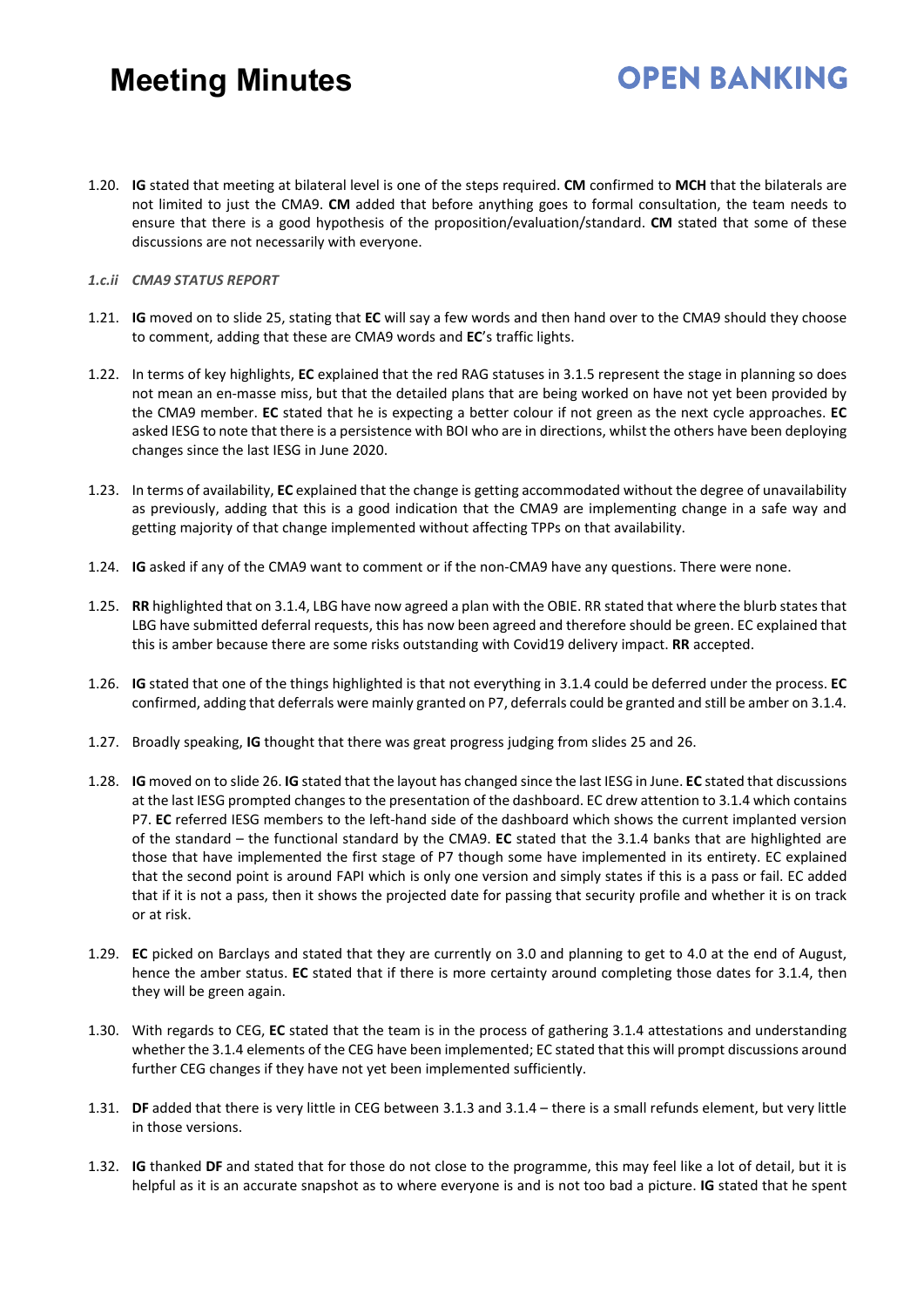# **OPEN BANKING**

time with the team looking at how it has all developed and hoped that the next IESG, there will be more ambers going green and greens completing.

- 1.33. **IG** paused for comments.
- 1.34. **GL** stated that layout of Slide 26 is helpful. **GL** wondered how OBIE is using this data, explaining that it would be good to publish in the environment for anyone operating in the TPP role to track status and understand next steps. **GL** stated that he would like to see this method of comms used in broader context.
- 1.35. **IG** was happy with the compliment / endorsement. **IG** stated that it is best to take this away and discuss with **EC** but wanted to understand if this is essentially captured within the transparency calendar. **IG** added that it would be good for **EC** to discuss this at PMG prior to discussing with **IG. EC** stated that the transparency calendar does not show this because it does not show when the CMA9 would intend to get certified for certain aspects. **IG** asked that this is something to discuss at PMG and come back to **IG** before committing to making it publicly available. **IG** thought **GL**'s request had value and was reasonable.
- 1.36. **EC** explained that there are 70 odd ASPSPs which this slide does not reflect. **GL** stated that the process undergone here is *best practice* and would like to see, from a regulatory perspective, the whole market and the TPP side brought into this context. **GL** added that both TPP's and ASPSP's should be FAPI compliant and efficiency is to be gained from standardisation and conformance. **GL** agreed that it is a process, but it is the right way to deliver this. **GL** added that he would be seeking to encourage the regulatory authorities to adopt this process.
- 1.37. **EC** stated that with regards to FAPI for TPPs, very few have run the tool, and none have attempted any certification. **EC** added that because the CMA9 are going through their certification processes, the OBIE has been out to all the live to market TPPs to gauge where they are with regards to their FAPI implementation. **EC** stated that if there are firms which are certified for FAPI on the ASPSP side, the TPPs must be interacting with them in a credible way, but this does not mean they are certified for FAPI.
- 1.38. **GL** thought that the fact that the CMA Order has created some behaviours that are required of the CMA9 have enabled an example to be shown to the rest of the market – ASPSPs and TPPS. **GL** stated that it is the correct approach and he will do everything to promote this on a permanent basis. **GL** stated that it saves cost and effort and even though it was unknown at the beginning of the journey, it is critical that this is learnt from.
- 1.39. **IG** highlighted that the CMA9 are moving forward on this, adding that NatWest Group is showing some leadership on this and HSBC on the FAPI side. **IG** stated that by the next IESG, a lot of the greens will turn blue. **IG** mentioned that Dansk, Nationwide and Barclays are not far off.
- 1.40. **IG** thanked the CMA9 for co-operation in getting this done and looked forward to next iteration.

## *1.c.iii KEY PERFORMANCE INDICATORS (KPI's)*

- 1.41. **IG** moved on to KPIs from slides 26 onwards. **IG** did not expect to go through all the slides but asked **EC** to pull out relevant highlights.
- 1.42. **EC** recognised that even though the MI is not quite back to where it was pre crisis, it is clear that it is getting back into the change implementation rhythm, adding that the average availability has improved and response times are hovering around the recommendations in the operational guidelines albeit it there being some CMA9 who are still working on change to improve response times. **EC** added that the successful KPIs have grown and are now back to pre-crisis level; whilst there was a lull during the main peak of the crisis, PSU levels are going back to where they were.
- 1.43. **EC** paused for questions. There were none.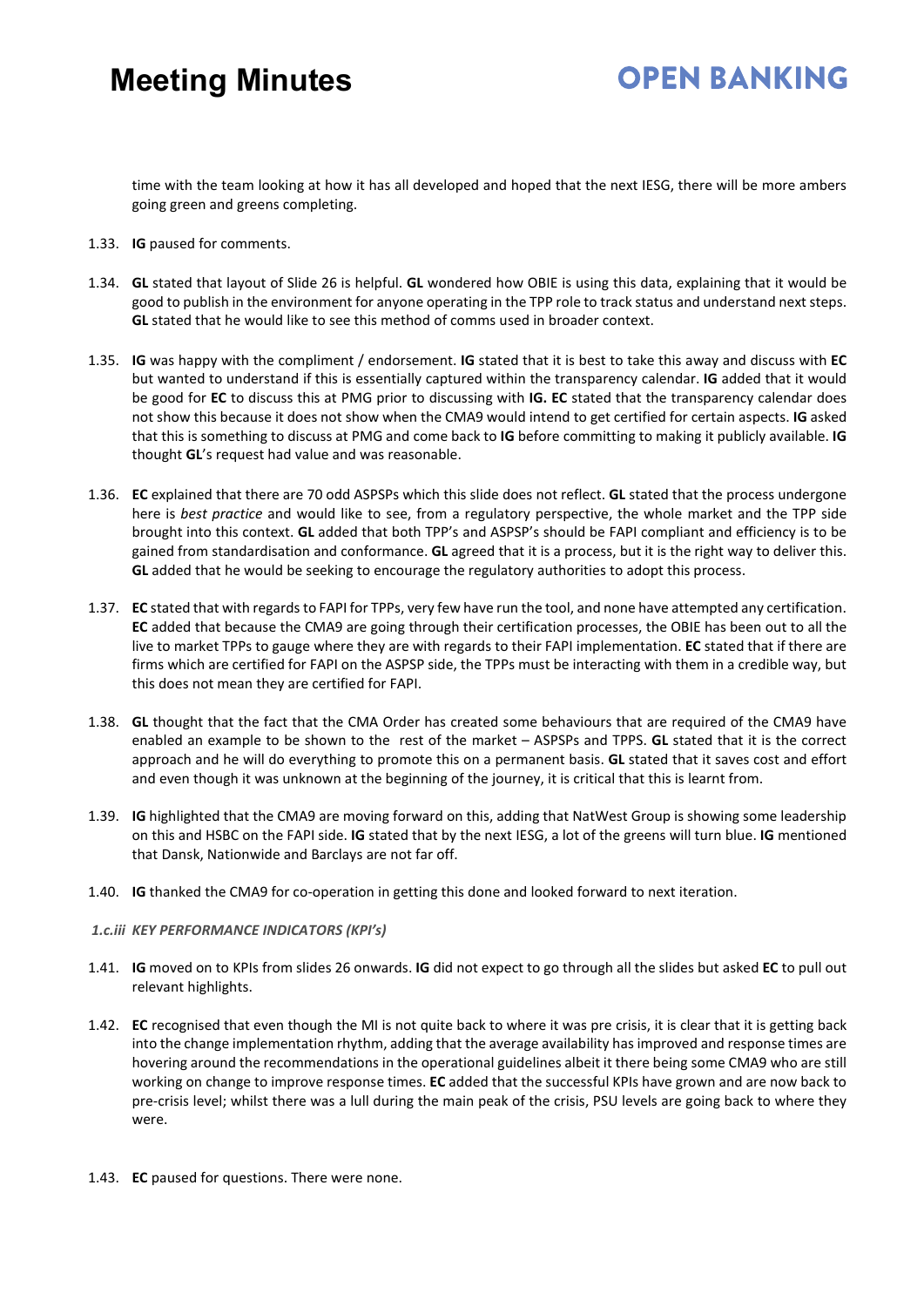## **OPEN BANKING**

- 1.44. **IG** commented that the trend is moving in the right direction and feels like following discussions with **EC** and the CMA9, there is a drive to keep the trend moving.
- 1.45. **IG** asked about JIRA tickets which feels stubbornly high. **EC** explained that the numbers in absolute terms are hovering around the 230-240 level for some (slightly increased in prior months), but now, although there is a considerable number of tickets during particular months, those tickets are cleared and the stock level is reducing. **EC** stated that the level of tickets that were there from previous and new implementations has created a situation where there are new TPPs moving to their new stack, which is generating tickets, but the tickets are getting cleared.
- 1.46. **EC** stated that a couple of the CMA9 (RBS for example), are clearing tickets. **EC** added that RBS tickets as of today (30 July 2020) are zero and would like other CMA9 members to get there. **EC** confirmed that this is the first time since 13 January 2018.
- 1.47. **IG** asked if **HP** wanted to pick up. **HP** reminded IESG members that this was discussed at the last meeting. HP stated that HSBC is aware of the situation and working hard to bring the ticket numbers down. **HP** added that there is a steady burn down of 50 tickets per month with new ones coming in at around 30. From a customer perspective, **HP** was confident that Q3 will see a continuous drop to 20 tickets per month where HSBC has historically been.
- 1.48. **IG** stated that a refresh of the charts over the summer would be good. **IG** was interested in knowing which of the TPP volumes are live, even though it is interesting to see this information by brand. With regards to PSU adoption, **IG** stated that this needs to be refreshed based on how IESG want to discuss this. With regards to the authentication efficacy chart, **IG** stated that this is complicated and there is a new workstream designed to unpick this and as this workstream matures, it would be good to de-complicate that.
- 1.49. **FR** referred to the chart on slide 45 as concerning for some brands. **FR** stated that Nationwide appears to be 57% of AIS and authentications abandoned for some brands. **FR** understood that stakeholders are doing as much as possible to address the problem but asked to know if more can be done as this is terrible user experience which will undermine consumers adoption.
- 1.50. **IG** did not want to take the wind out of what **EC** or **CM** might want to say by way of a response, but explained that the early indications coming from the Root Cause Analysis (RCA) workstream which looks at authentication is that the whole user experience including the re-authentication has issues with consistency and approach which the CMA9 have raised themselves – there were issues of polling for example. **IG** added that the workstream led by Matt Wallace would say that this is work in progress. **IG** added that there is full co-operation from the CMA9.
- 1.51. **EC** added that apart from the CMA9, there is great input coming in from a variety of TPPs with fundamentally different propositions and so it is still early days to conclude as it will take time to go through all the data.
- 1.52. **FR** talked about refreshing some of the PSU slides and thought that there could be a better visualisation of that data. **IG** stated that this is being driven by how the information should be represented to the ecosystem; there are discussions with the CMA9.
- 1.53. In response to **FR**, **CJ** stated the following in the chat which **FR** noted:

*Chris Jones - Faith - just to respond. We talked to OBIE in the RCA bilateral that we think the data is not representative of the actual experience and indeed that reported by TPPs. We are working to improve the data quality so we can get an accurate view of the experience.*

1.54. **RR** stated that the problem statement needs to be structured with care, and on that basis, had a few observations. **RR** stated that with regards to the large percentages of authentication abandoned calls, there can be a range of customer and TPP behaviours that go into that (e.g. polling would sit). **RR** added that sometimes customers will get to a screen and forget their log in, connection would time out, etc. – therefore, there are a lot of numbers that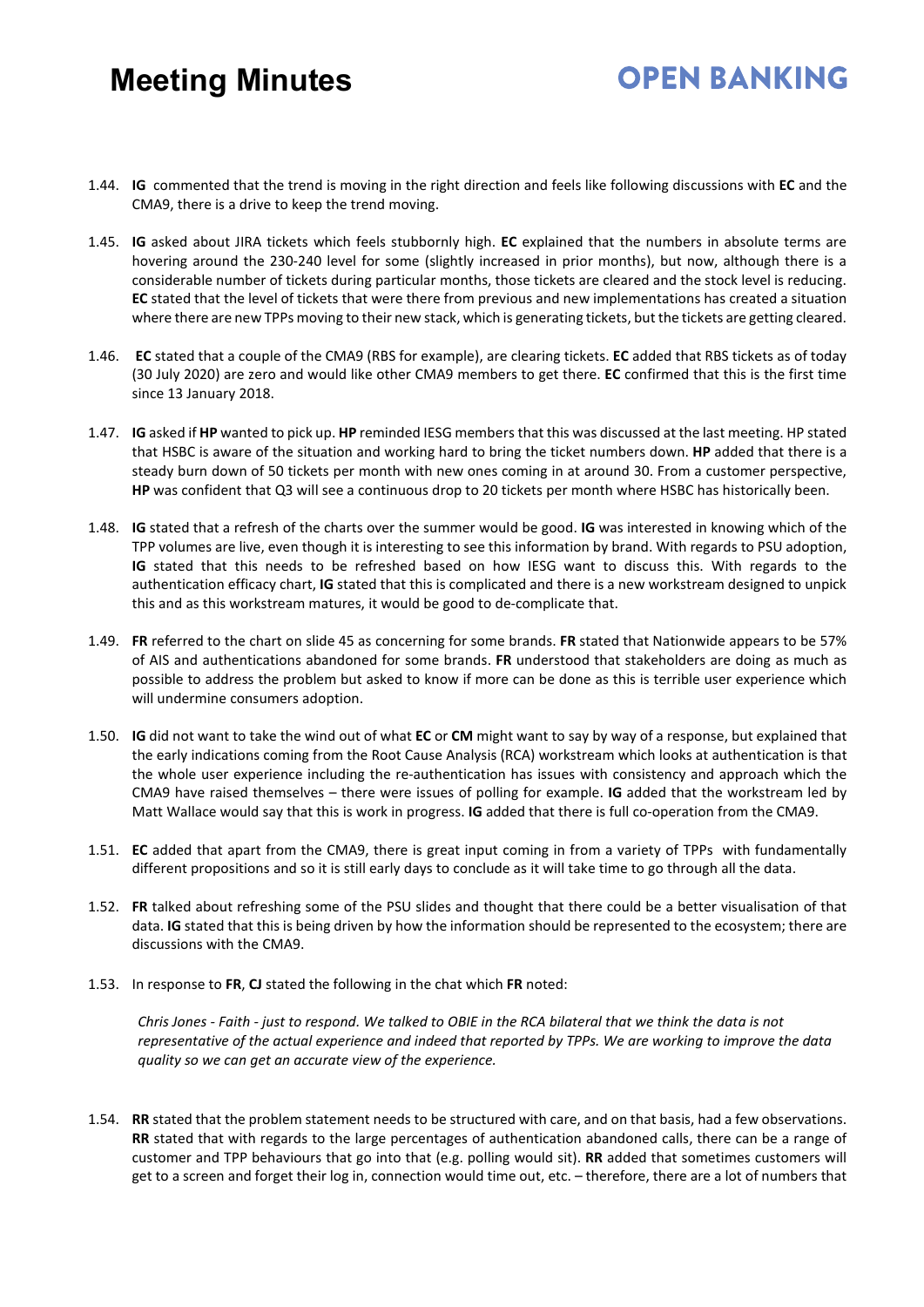# **OPEN BANKING**

affect the direct channel to a great extent and **RR** expressed an interest in exploring the next level down to understand what sits within each of those definitions.

- 1.55. **FR** agreed with some of **RR**'s explanations, stating that one of the recent interesting consumer discussions around 90-day re-authorisation was the fact that some consumers are not using biometrics and the banks log-on processes can be ineffective. **RR** added that there are some TPPs who are not yet using App2App and the browser journey is less effective with a lower success rate.
- 1.56. **IG** explained that in terms of updates from the team, there are so many factors that must be taken into consideration when dealing these numbers. **IG** was happy to see a thoughtful and unemotional run at this. **IG** was pleased that the workstream is called RCA because that is the level of detail required to unpick what is going on. From **IG**'s perspective, there was no value in placing too much emphasis on slide 45 and agreed with **EC**'s point is right – this can be seen from the ASPSP or TPP side as the root cause will not always reside with one party and customers become familiar with it and put up with bad journeys. **IG** was positive that the team would get to the bottom of this.
- 1.57. **IG** stated that **AA** should think about when an update on RCA can be brought to the group, without deciding about that on the spot.
- 1.58. **GL** stated that without trying to suggest that there is causality, there is correlation with the blue colour on slide 45 and the CEG non-conformance on the earlier side, stating that it is, in fact, an exact overlay – the organisations amongst the CMA9 with lots of blue are the ones that are not confirmed.
- 1.59. **IG** thanked **GL** for the observation, stating that Matt Wallace and his team are looking at it or otherwise will make sure he is aware of this.
- 1.60. **EC** gave a quick update on slide 53 social media / website analytics. **EC** stated that since the app store was launched with good media and social media promotion, the digital channel has had a good uptake in that month which has continued into this month. **IG** explained that it is not an actual app store, but a library / catalogue of all ASPSP and TPP propositions that are available via open banking. **DB** added that there are 81 different products and services right now. **IG** encouraged all to look at it, not least because it will drive the metrics.

## **2.a ECOSYSTEM DEVELOPMENT**

- 2.1. **IG** turned to slide 54 and handed over to **DB** who leads from OBIE. **IG** explained to **DB** that the request was *'what is OBIE doing to further the development of the ecosystem?'.*
- 2.2. **DB** introduced the paper and moved IESG members to slide 56 the main purpose the briefing. **DB** explained that this explains the objectives that have been set and how they are being delivered, including upcoming activities and priorities over the next few months.
- 2.3. **O**n slide 57, **DB** explained that this pulls back to the Order, part of which talks about facilitating the growth of a dynamic intermediary sector, including PISPs and AISPs. DB stated that this is the exact remit for the team he leads. **DB** stated that the growth of a dynamic ecosystem is evidenced in two ways:
	- 2.3.1. The increasing number of participants in that ecosystem; and

2.3.2. The final measure is the growing number of PSUs that are using products and services that are powered by Open Banking.

- 2.4. **DB** explained that there are several things the team do:
	- 2.4.1. Providing support for the journey, particularly the onboarding; and
	- 2.4.2. Providing support through various changes.
		- DB explained that some of the CMA9 are having conversations with teams which provide services like support through FAPI and other part of the journey.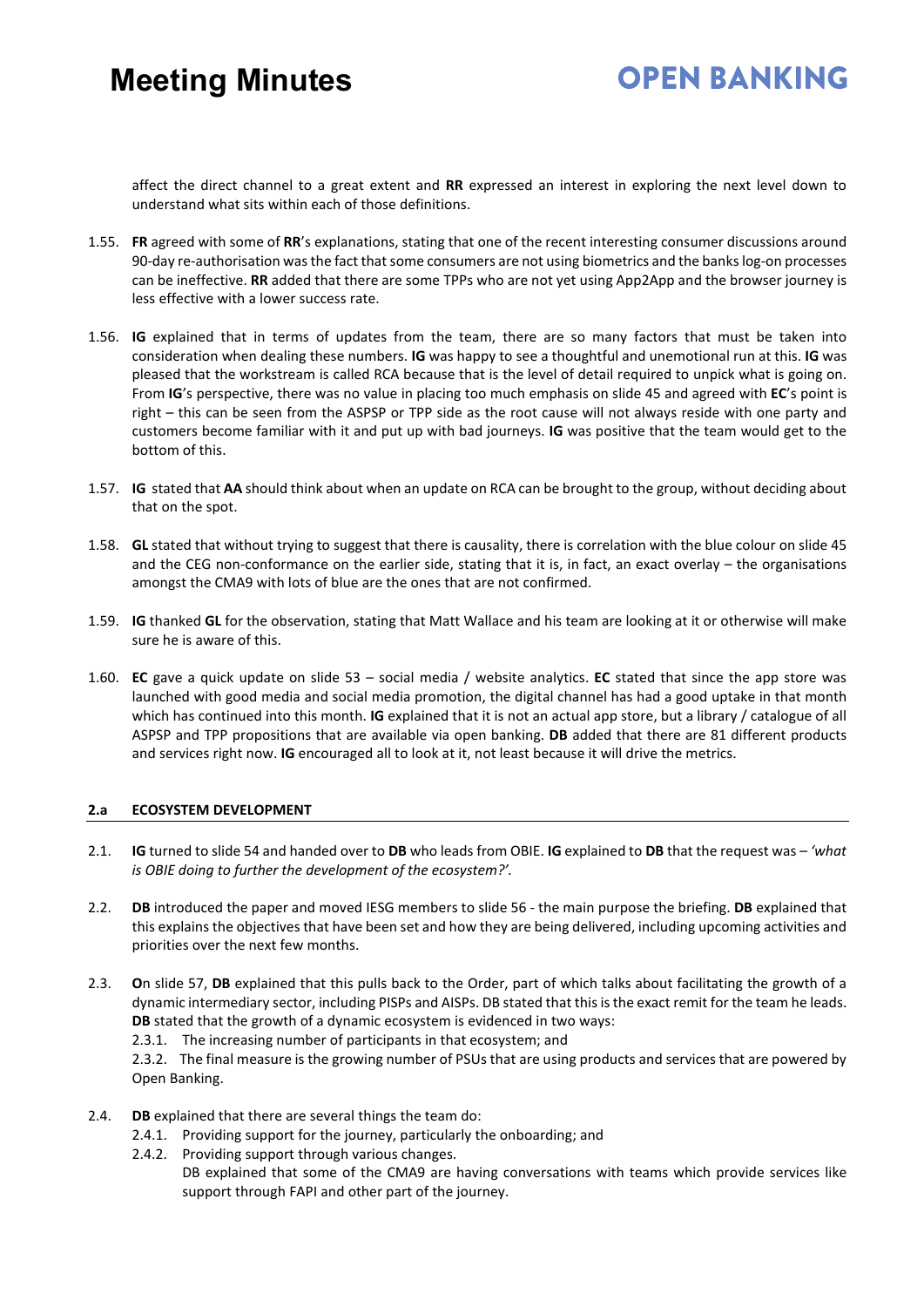## **OPEN BANKING**

- 2.4.3. Educating different audiences and promoting the benefits of Open Banking.
- 2.4.4. The marketing team communicate those messages through websites, periodic updates etc.
- 2.5. **DB** turned to slide 58 explaining that the vision is to see more PSU's accessing and taking advantage of Open Banking. DB explained that the numbers have grown throughout the year except for the month of May which was down to the Covid crisis. DB looked forward to the next milestone which will be to hit 2 million users.
- 2.6. **DB** explained that on slide 59, he pulled out a few bullets to illustrate the way that the OBIE team is going about some of the objectives described earlier, adding that he meets with **MCH** and **FR** fortnightly to understand the challenges being faced by the SME and consumer audiences. **DB** explained that a lot more support has been provided to the forums that they run, listening carefully to the challenges and being useful.
- 2.7. **DB** informed IESG members that the team also speaks at external conferences, zoom seminars, etc., referring to a seminar which **FR** is attending with the One Organisation. **DB** explained that some of the webinars have to do with:
	- 2.7.1. Issue focussed vulnerable customers or payments.
	- 2.7.2. Sector focussed events to try and bring about the smaller ASPSPs pre-paid cards, e-money institutions.
	- 2.7.3. Vertical markets the most successful being with government organisations (to be touched on slides towards the end).
- 2.8. **DB** stated that his team have been working with **AA**'s team on the P17 Customer Evaluation Framework (CEF).
- 2.9. **DB** added that Miles Cheetham (a member of his team) is supporting the NESTA Open Up Challenge as this sits within the ecosystem team.
- 2.10. Following on from some of the points made by **EC** and **IG**, **DB** stated that the Power of the Network was something that was picked up in the middle of the crisis and has been useful in being able to highlight how Open Banking has been able to use product and services to deal with the crisis. **DB** explained that there have been two objectives around the Power of the Network: 2.10.1. A spotlight into highlighting what is going well (IG has used a lot of these examples with meetings with

governments and other agencies to demonstrate how the benefits of Open Banking can be applied semiofficially in a Covid environment; and

2.10.2. The app store which promotes the products and services which has been welcome by a variety of media.

- 2.11. On side 60, **DB** thought this was a useful overview of the first half of the year in terms of growth of the total number of participants, including those in sandbox and live production (ASPSPs and TPPs).
- 2.12. **DB** explained that the team is focussing on the TPPs because we have many of the smaller ASPSPs who have not yet enrolled. Trying to find ways to encourage them to join the ecosystem and one way is to go through the TPPs. With regards to the figure of 85 to 83, **DB** explained that there are a number that did not renew, so that is correct. With regards to the number in production – 78 in the ASPSP market and 188 in TPP market. **DB** reminded IESG members that his team provides support to new joiners and explained that new participants that have joined (ASPSPS, TPPs and TSPSs). **DB** explained that there is support on the TSPs, encouraging them to come on board.
- 2.13. With regards to the high volumes reported every month, **DB** walked IESG members through the slides that talk about the numbers.
- 2.14. **DB** referred IESG members to the propositions on slide 61. **DB** talked about the technical service provider the function and the reasoning to reach the long tail of ASPSPs –the usual process is to go out to consult with a number of them in order to understand what support they need to help them to help the OBIE to facilitate increased sign ups. **DB** mentioned DMS, thanking the CMA9 for signing the appropriate paperwork, following on from which attention can be turned to the wider ecosystem.
- 2.15. On slide 62, **DB** explained that the team talked to representatives of different audiences, educating them on the specific benefits, tailoring use cases so that they understand what is relevant. **DB** explained that the most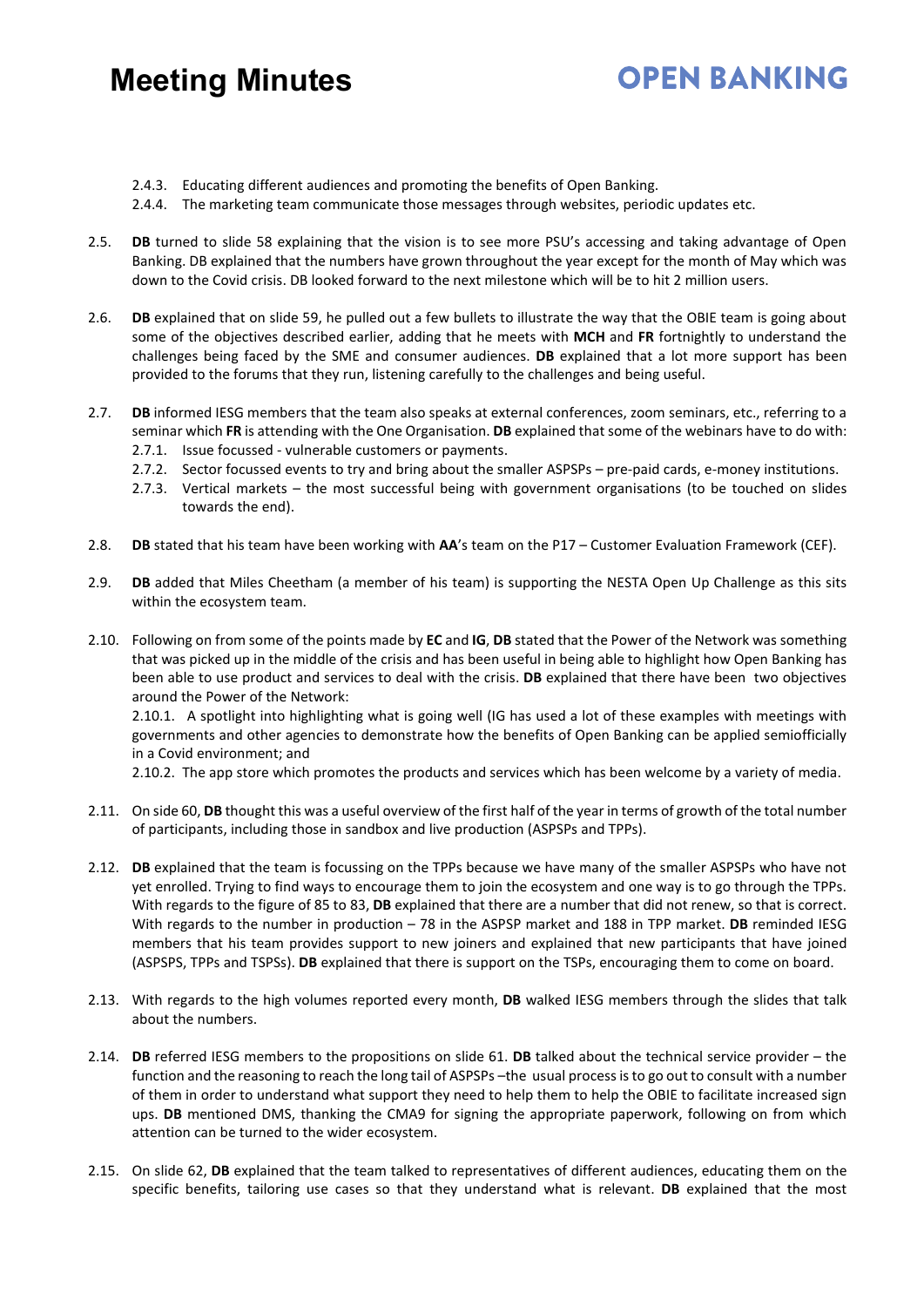# **OPEN BANKING**

successful engagements have been through governments and government banking services who provide services to the individual banking services. **DB** explained further that a series of learning sessions were set up with individual departments (ranging from 1 to 50 departments) and there was a real interest in payments. **DB** added that HMRC, DVLA have been interested in Open Banking. DB stated that there was an invitation to talk to heads of departments which is imminent.

- 2.16. **DB** explained that there were some really beneficial use cases some of the organisations have come back with specific use cases and the OBIE team is now helping to set up pilots and proof of concept products, e.g. looking at the use of Open Banking products to cut down user error and embedding the data flows for payments for DVLA and the real time information for HMRC.
- 2.17. **DB** concluded by asking IESG members to watch the development as the team continues to promote the use of Open Banking. DB highlighted that the final slide highlights events run by the organisation to support the ecosystem – for example, the Implementation Standards Forum, The Testing Working Group, Programme Management Group, Technical Design Authority. **DB** also talked about events that are being organised and attended. **DB** closed by stating that the purpose of the team is there to support the onboarding, participation of the journey, educating and communicating these messages to the wider world via social media and the website.
- 2.18. **DB** opened for questions.
- 2.19. **GL** thanked **DB** for the great update. **GL** referred to slide 60 of the Ecosystem Development presentation, specifically referencing the metrics of market participation, stating that there seems to be a discrepancy between this slide and the graphic TPP funnel slide that comes in the pack. **GL** explained that it stated that 398 TPP firms have enrolled as opposed to DB's slide which recorded 500 + TPP firms.
- 2.20. **DB** explained that this is the entire ecosystem including sandbox and live and he will double check the numbers as pulled by same people. **DB** will get back to **GL** after the meeting.
- 2.21. **IG** explained that the distinction usually comes where one entity is acting as an AISP and a PISP and there is also the distinction between the number of entities vs. authorisations.
- 2.22. **EC** explained that it is usually around the totality of people who are in the sandbox as an enrolment might go through but whether they participate in the sandbox and production afterwards is another question. In discussing the distinction, **EC** stated that the number that are in production is greater than those that have live to market propositions.
- 2.23. **IG** asked **DB** to do a short email detailing that reconciliation as stakeholders like to quote a solid number with confidence.
- 2.24. **DB** stated that the infographic on live to market numbers will be published the next day (31 July 2020).

*ACTION - IESG\_2020\_301\_465 - Ecosystem Development - DB to send IESG members a reconciliation email re the difference in figures between the metrics of market participation on the ecosystem development slide and the TPP funnel slide that appears in the programme update. Due date – 20 August 2020* 

- 2.25. **BR** observed that there are so many TPPs.
- 2.26. **BR** stated that there is a focus on aggregate numbers of PSUs who are using Open Banking and was trying to work out how many SMEs were using Open Banking as the population of 6 million is quite small, this might represent a high penetration figure.
- 2.27. **BR** asked what the OBIE is marketing or selling to the government, wondering if it is a generic explanation of what Open Banking is, and if so, why the commercial providers of the benefits are not doing this themselves.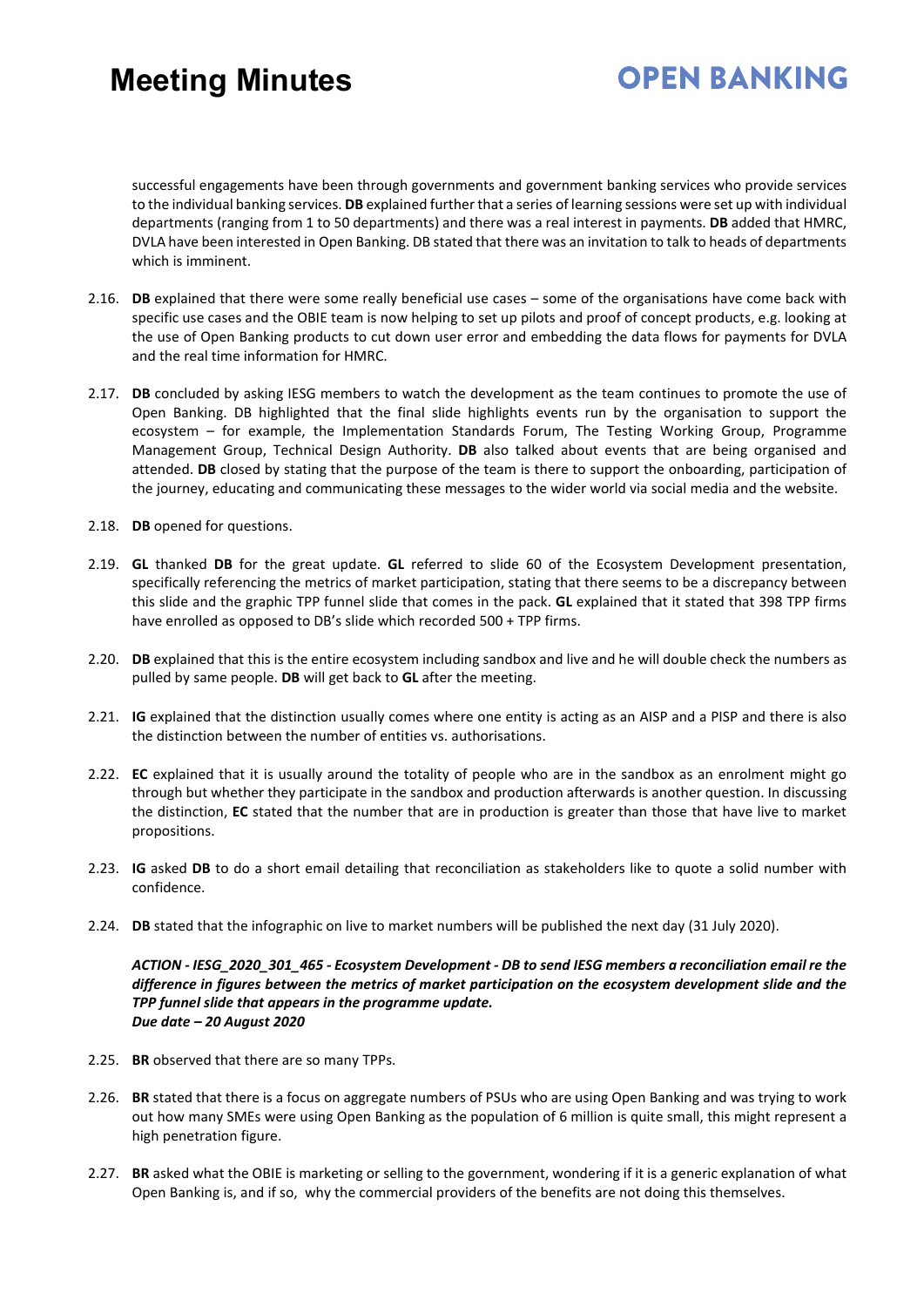2.28. **DB** explained that the government departments wanted to know how Open Banking would work in their world, thereby triggering OBIE to show specific use cases that might help them. DB explained further that it is a concept being sold to them and what they choose to do with that is up to them. DB added that the OBIE team will not get involved in the commercial delivery of any pilot but will offer generic advice on how to proceed.

**OPEN BANKING** 

- 2.29. **IG** explained that the commercial departments in the market raise concepts with government departments and having been sold the genre of the idea, they turn to OBIE for education. **BR** recalled that the court services and serious frauds office wanted to know if they could get ASPSP status to investigate suspicious accounts. **DB** stated that at a webinar earlier that week, an entity was asking how Open Banking AIS provider could be used for a track and trace programme.
- 2.30. **IG** stated that the other thing they find helpful is for the OBIE to tell them what the regulatory APIs can do and where they stop; and if their ideas are of interest but sit outside of the regulatory API's then the OBIEs can advise them on who they need to find to be able to do this. DB stated that there is still some ignorance as the specifics of what is and is not possible is still a grey area.
- 2.31. With regards to the TPPs, **DB** stated that they are not all TPPs as some are smaller entities e-money, travel cards, etc. DB stated that at a conference a few weeks ago, there were a lot of basic questions about Open Banking and a lot of these entities are finding these education activities beneficial.
- 2.32. **IG** asked about the number of SME. **DB** explained that there is more work to be done in determining the number. **EC** explained that to get a good estimate is very difficult, stating that at the moment, the data received from the CMA9 it is impossible to determine if they are SMEs and which are consumers, but this will resolve itself over time.
- 2.33. **GL** stated that there are 4.1m SMEs in the UK that are dormant or semi dormant. **GL** explained that these use cloud-based account platforms for their financial records (as there is a legal obligation to keep financial records) and these are linked to Open Banking and so there is a much higher penetration per capita within the SME marketplace than the consumer. BR stated that this was the reason for being surprised that the numbers look so low.
- 2.34. **GL** explained that one or two of the companies in the UK have the potential to use Open Banking and given the current financial crisis – the health pandemic, the importance that has been placed on trying to improve the capability of companies in financial record keeping to enable appropriate up to date files has been heightened.
- 2.35. **DB** agreed with **GL**, stating that the benefits have been highlighted through the power of the network and this is a continued area of focus.
- 2.36. **MCH** thanked **DB** for presentation and identified one of the areas of collaboration with him and **DB**. **MCH** stated that the SME forum has been developed since the team came on board and there have been wider events and reach. **MCH** talked IESG members through an inaugural meeting held on 20 July, including representatives of small businesses, TPPs, CMA9 member, cloud accounting firm, CBI, BOE, small business commissioner to drive out potential benefits for SME's. MCH explained that this helps with explaining the need for cloud accounting as this is needed to ensure that cash flow works. MCH mentioned that there is an emphasis on end user benefits – this means that financial aid will be available for people seeking support and advice. **MCH** concluded by stating that there has been positive collaboration with **DB**'s team driving out real benefits for the wider ecosystem.
- 2.37. **FR** was keen that IESG members have a rolling update on this so that there is more context with things like the KPIs on social marketing. **FR** thought it would be good to have a dashboard of what is going on in terms of ecosystem activity as there is a lot of things happening and perhaps this paper could be refined to replicate an update on an ongoing basis.
- 2.38. **IG** thanked **FR**, explaining that efforts in this area have been sporadic and **DB** has managed to pull all of this together into a single point of contact for the various queries coming in. **IG** stated that once this is mature, OBIE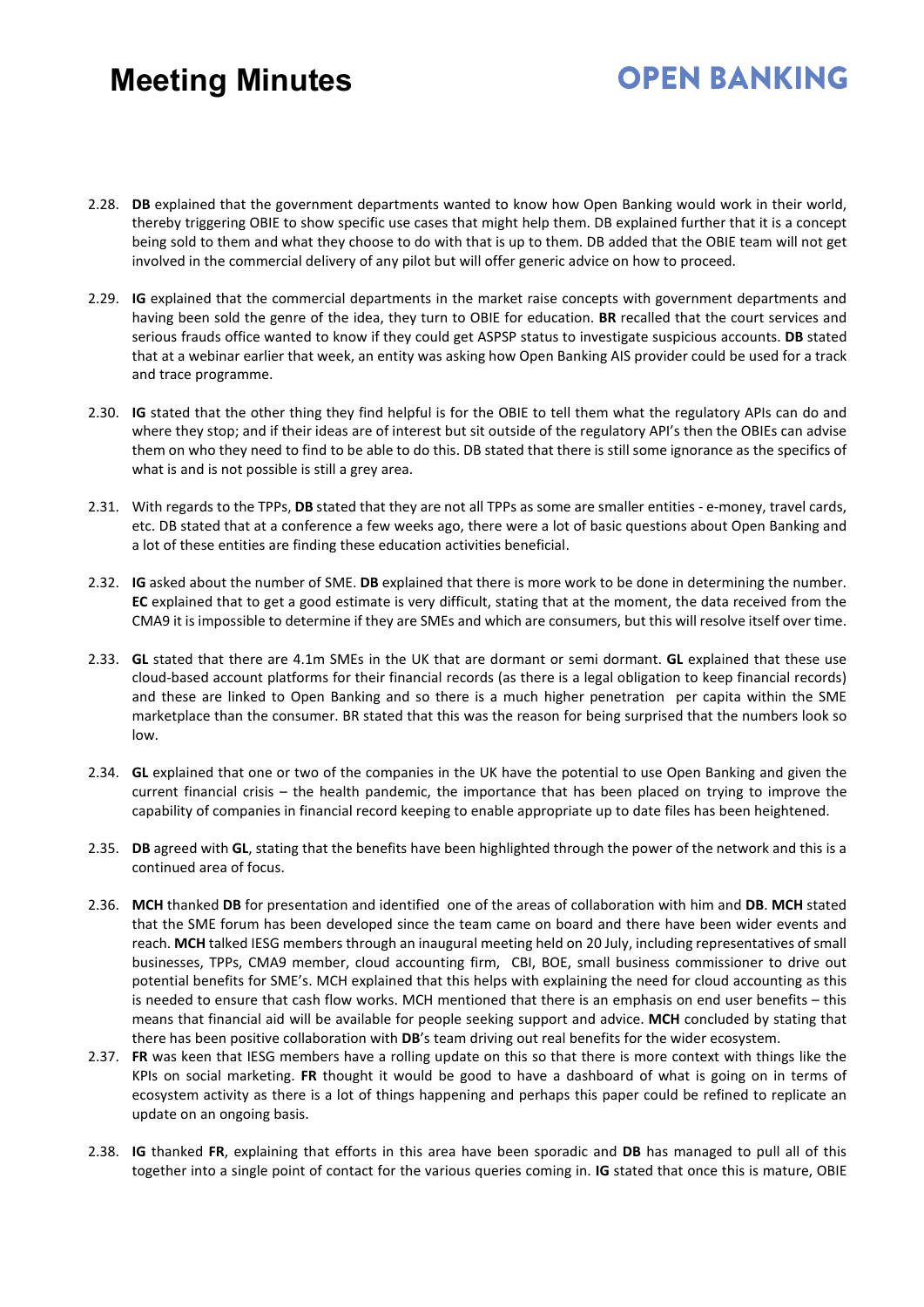would then be able to think about how to create an update on this. **IG** was confident in the team's direction of travel.

### **2.b THE REFUNDS DATA SECURITY AND CONSUMER PROTECTION WORKING GROUPS UPDATE**

- 2.39. **IG** introduced this paper explaining that this is an update on the two working groups which emanated from the CMA's revisions to the OBIE's revised Roadmap:
	- 2.39.1. Refunds Data Security;
	- 2.39.2. Consumer Protection with the PSR.
- 2.40. **IG** handed over to **AA**.
- 2.41. With regards to the Refunds working group, **AA** explained that there has been one meeting so far containing a broad group of stakeholders – CMA9, nonCMA9 and the other expected constituencies. Rather than trying to get to jump in with solutions, **AA** explained that the group is trying to get a recognition of the scale of the sharing of sort code and account number data (whether through PIS refunds or some other mechanism such as direct debit or credits) and then working through what the (potential) detriment could be from sharing and what controls could be put in place to protect that data. AA explained that this analysis is ongoing and will be shared sometime in September. AA added that the intention is to use the analysis to create a report to take findings back to the CMA.
- 2.42. **AA** paused for comments or questions.
- 2.43. **IG** mentioned that in discussions with **AA**, he stated that if anyone not on the group wants to see the materials, this could be shared. **AA** confirmed that **SC** or himself can share information.
- 2.44. **IG** said that the group is working constructively, it is not intended to last for very long 3 meetings. IG stated that the first meeting is to introduce, the second to review solutions and the third to land solutions.
- 2.45. **AA** introduced the second working group consumer protection. **AA** explained that **IG** and Chris Hemsley (the MD of the PSR) were asked to explore consumer protection for PIS and for inter-bank payments more generally. **AA** explained that there are other pieces of work going on, for example, Payment futures which is a UK Finance sponsored piece of work which is going into research phase.
- 2.46. **AA** explained that the PSR has launched *a call for input* around the PSR strategy which has the potential to include consumer protection. **AA** explained that his team is trying to figure out is where this working group sits so the group can concentrate on interbank payment for PIS but within the context of other work so that this can be fed into and taken from. **AA** stated that at the point where **IG** and Chris Hemsley figure this out, there can be a ToR created ahead of the first working group.
- 2.47. **AA** asked if **GM** had any input.
- 2.48. **GM** agreed that this is complex. **GM** explained that on 28 July 2020, the PSR put out a forward look strategy (forward look for 3-5 years) which is focussing on 3 areas:
	- 2.48.1. Innovation
	- 2.48.2. Competition; and
	- 2.48.3. Choice for consumers

**GM** sees this work as rolling into the strategy work as it sits neatly within the ranks of what will fit with the PSR strategy. In terms of the call for input, **GM** explained that they are not calling it that, but seeking people's thoughts as this is just a proposed strategy. **GM** explained that the 5-minute video is explanatory and calls for action.

2.49. For everyone's comfort, **IG** explained that the parties that are involved in trying to determine the scope include UK Finance, Pay.UK, HMT and the FCA. **IG** explained that this will widen, however, the aim is to try not to duplicate work that has already been done elsewhere.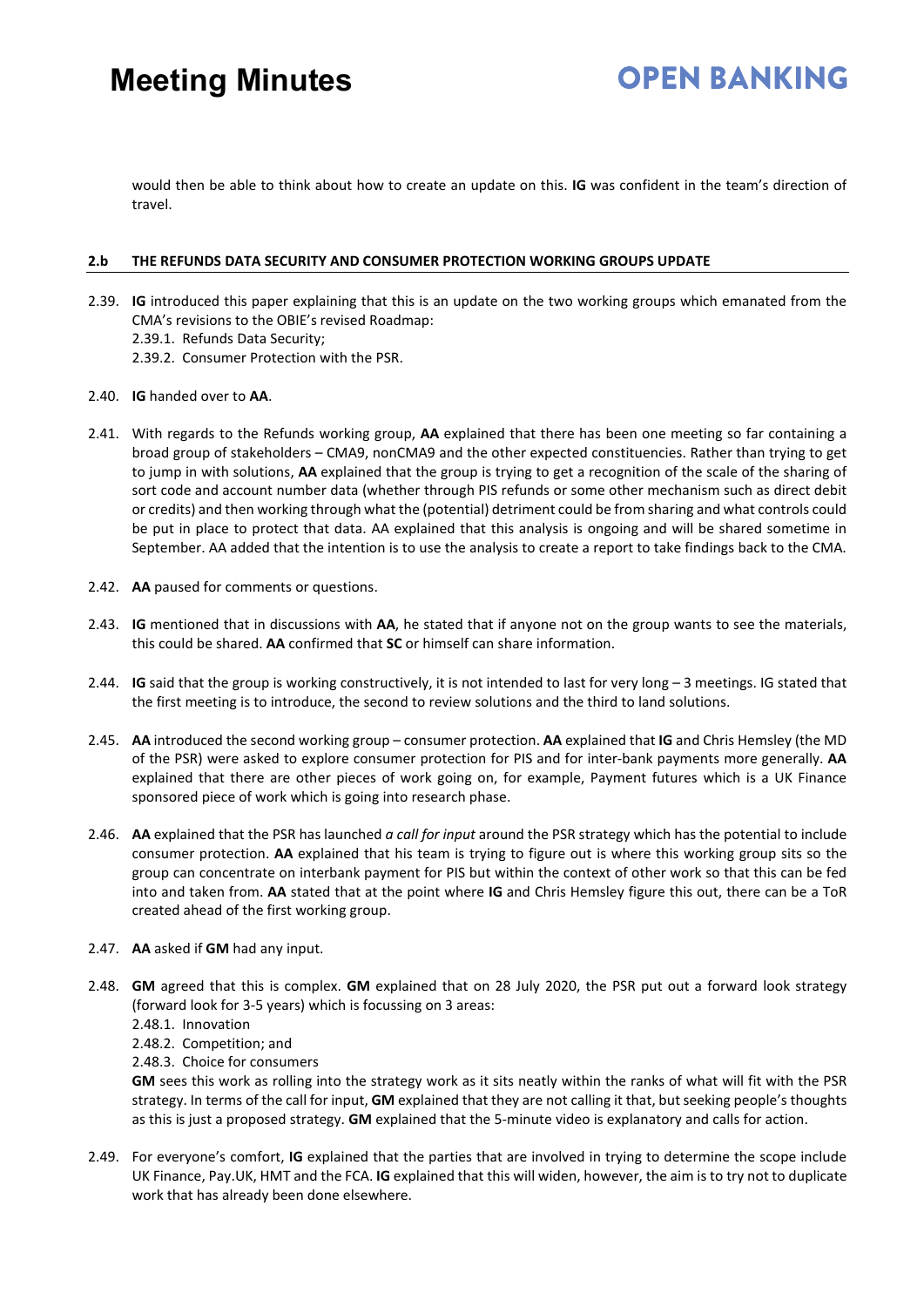## **OPEN BANKING**

2.50. **IG** opened for comments. There were none.

## **2.c END USER RISK COMMITTEE (EURC) UPDATE**

- 2.51. **IG** introduced the EURC update on slide 65, an overview from **AA**, beginning with a refresher about the objectives and how he expects stakeholders to opine or respond.
- 2.52. **AA** explained that this was set up because some IESG members raised the need to think of risks to consumers and end users, adding the EURC was set up to take a view of what these risks might be.
- 2.53. **AA** explained that there are 34 potential risks identified by the group and the group had to find a way of deciding which of the biggest of these should be presented to IESG for consideration. **AA** added that this is an EURC committee view of (not OBIE view) along with suggestions for what IESG members might need to do. **AA** added that some of these aspects of the risks are being dealt with within the Roadmap, others could potentially be on the Roadmap but are not and some risks may be outside of scope of the Order and PSD2. **AA** stated that there are 3 categories to those risks.
- 2.54. **AA** introduced a discussion about the process. **AA** stated that firstly the EURC looked at an agreed approach to rate the risk (top right being most important and bottom left are not urgent but on the radar for addressing in the future). **AA** explained that the risks debated the most were in the medium category to ensure that they do not move to the high category.
- 2.55. With regards to deciding which risks go forward, **AA** explained that one category of risks was looked at. **AA** referred IESG members to slide 69 (the overview of the 9 data risks) – a bundle of data risks that were looked at.
- 2.56. **AA** stated that the points addressed were:
	- 2.56.1. Control of data
	- 2.56.2. Accuracy of data
	- 2.56.3. Redress
- 2.57. **AA** explained that from the 3 categories of risk, all 9 data risks were categorised. AA stated that the next step was to have a conversation about how these risks would be rate. **AA** referred to the definitions of the risks, hoping that it was clear and comprehensive to IESG members. **AA** hoped to take IESG members through the risks that were rated medium.
- 2.58. **AA** explained that sometimes it was difficult to look at one risk in isolation, hence a bundle of 3 risks being brought to IESG. In looking at the control of where the risks go, **AA** explained that sometimes they are within the CMA Order and PSD2, and other times, they are not but the risk remains the same and hence are bundled together.
- 2.59. **AA** moved on to discussing the control of data risk and why the consent and access dashboard risk is being brought to IESG.
- 2.60. **IG** thought the discussion was clear but wanted representation on PIS /AIS at EURC. **AA** stated that there were PIS risks on the log, but the EURC decided to focus on one area to make the risk discussions more manageable. **AA** added that AIS is more current.
- 2.61. With regards to representation, **AA** stated that it constitutes all IESG constituency CMA9, non CMA9, consumer and SME reps and TPP communities are all represented on the EURC committee.
- 2.62. **IG** requested a quick overview of the risks.
- 2.63. **AA** discussed the first of the set of 3 risks: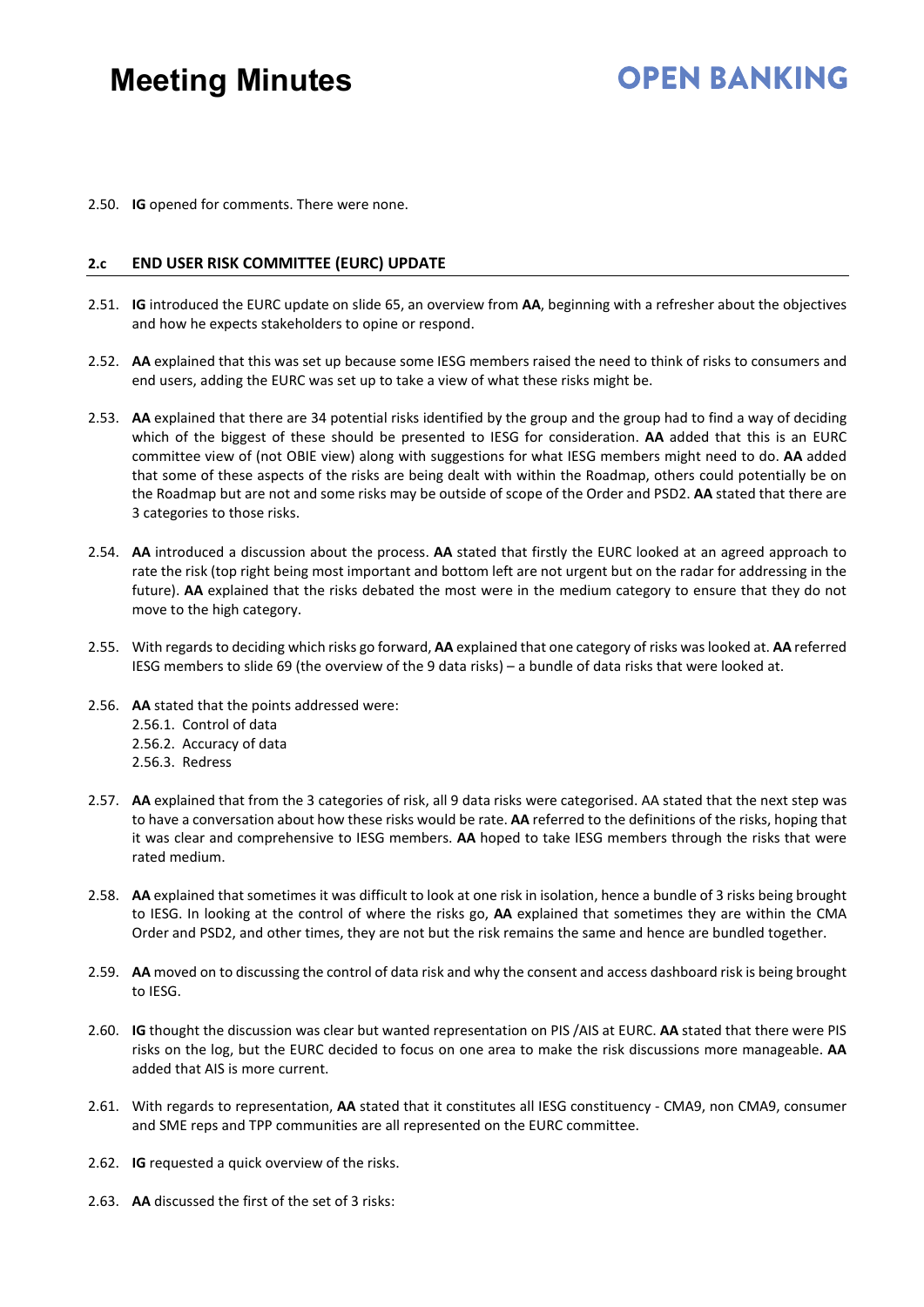# **OPEN BANKING**

2.64. Control of data - harm caused by an inability for consumers to control what data is shared and with whom - access consent dashboard – poor quality or unavailable. **AA** explained that this has been expanded upon. **AA** added that while some of these have a Roadmap item to address, the committee was keen to get clarity on whether all the areas of risk would be dealt within the scope of that Roadmap item. **AA** explained further that there were 3 specifics identified within this risk.

2.64.1. The first is around 4<sup>th</sup> party – if an entity is not in the PSD2 perimeter and onward sharing data with another organisation, that organisation today is not covered by the dashboard systems on the consent / dashboard leave. There is a potential risk that the benefits of the dashboards are not being felt by the consumers because of 3<sup>rd</sup> parties not providing AIS. The question from the EURC to IESG is whether this should be included within the scope / action of that Roadmap item.

2.64.2. The second is similar – the only data that is considered within scope is *payment account data*. While there may be other data, it would be beneficial for there to be dashboards for the consumer but is not within the scope of A7 (should it be?) .

2.64.3. Consent dashboards (TPP side) – how do we ensure that we get consent dashboards to a level that it is helpful for consumers and end users as at the moment, they vary in quality.

- 2.65. **AA** recapped by stating that there have been 3 areas identified within this first risk, a lot of which is to do with expansion of the scope of the current Roadmap items to cover the areas identified within this risk. **AA** opened the floor for initial questions.
- 2.66. **SW** expressed support for a consultation on this area, explaining that the lack of clarity in the ecosystem around 3rd and 4th agent relationships raises risks for consumers as well as ASPSPs. **SW** cited an example - when there are cases where a party needs to be contacted urgently (e.g. due to fraud), contact is urgent. SW explained that there have been cases where it has taken a long time to contact the relevant party. Without this clarity and the contact associated with it, SW stated that there is an increased risk that ASPSPs will suspend 3<sup>rd</sup> parties. SW added where there are 3<sup>rd</sup> parties coming through other 3<sup>rd</sup> parties and /or aggregators, the wrong party might be suspended.
- 2.67. **IG** confirmed that **SW** is on the EURC, explaining that he wanted to ensure that the text is consistent with his words or if the argument is that it has not been described correctly or not gone far enough. **SW** stated that it needs to be expanded upon and there needs to be a replication for PIS as well as AIS.
- 2.68. **RR** agreed with **SW** stating that it merits attention.
- 2.69. **FR** agreed that more work needs to be done and that it is important to get onward shared parties on dashboards. On the other aspects of this risk, **FR** stated that consent dashboards are just as important as access dashboards, adding that there is variability in the market; in terms of the work that Open Banking is doing on the Roadmap (consent analysis dashboard), it would be helpful if this risk could be considered there – understanding and mitigating and perhaps including it in A12. **FR** added that with regards to getting some traction for A12, an option of a code (or similar certification) and getting TPPs to think about how they deliver consent dashboards. **IG** reminded IESG members that A12 is TPP side customer protection. **FR** said that is where are considering if a code of conduct is required for TPPs.
- 2.70. **IG** moved the agenda along to the next of the 3 risks.
- 2.71. **AA** stated that for the second risk, 3 have been bundled together.
	- 2.71.1. 17 (traceability of data when it is onward shared)
	- 2.71.2. 13 (lack of clarity about whether FOS will deal with complaints around misuse of data and how it would work and when it is outside the PSD2 perimeter – will FOS deal with this?)
	- 2.71.3. 31 (what happens when it is outside the PSD2 perimeter and not a regulated participant?)
- 2.72. **AA** talked about the questions that were shared out these risks what about onward sharing outside of the PSD2 perimeter? How often is data shared outside of the PSD2 perimeter? When there is a problem, what does / should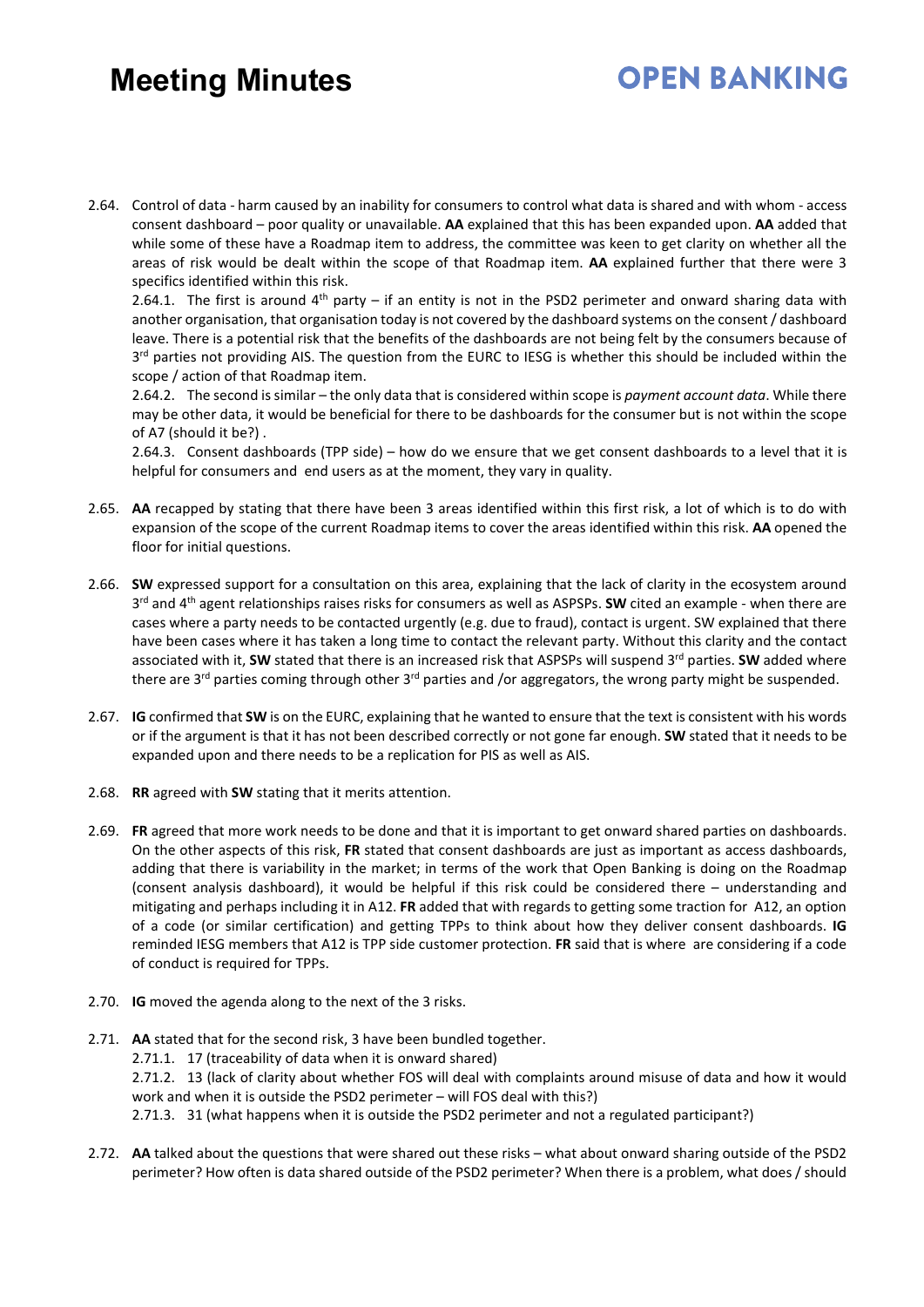## **OPEN BANKING**

happen and whose jurisdiction does this sit within? **AA** asked if there is a way of extending protections (Open Finance question?) AA stated that there is a need to consider mitigating actions in IESG.

- 2.73. **AA** turned to **GL** and **GB** to ask if this has been articulated correctly. **GL** stated that it is a good start, stating that FDATA have been keen to see a system of customer redress that has been tested in the market, adding that while there has not been a disaster in the market, it can be synthetically tested. **GL** stated that if anything went wrong, there will not be a co-ordinated way to deal with it and all participants would do whatever they want. **GL** explained that this requires collaboration between actors and OBIE dealing with a range of actors is the best place to address the problem.
- 2.74. **FR** stated that there are some practical things that Open Banking can do, adding that the first is to ask whether there is data outside of data sharing in the PSD2 perimeter. **FR** explained that as part of the Consumer Evaluation Framework, there is a keenness to see data collected with regards to how TPPs are facilitating businesses downstream. **FR** would like to see 3rd parties not providing AIS form part of phase one of the CEF.
- 2.75. **FR** stated that there is a query around making DMS more available. FR thought that there might be a role for OBIE to write to the regulators to escalate the issues.
- 2.76. **AA** asked **CJ** to articulate what he wrote in the side chat.
- 2.77. **CJ** explained that this is going back to the previous risk around data sharing and thought it was useful to hear **SW** and **RR**'s view and practical examples of fraud. **CJ** stated that they are supportive of this in principle but wanted to ensure that the group would be dealing with something that might be a true risk. **CJ** thought it was good to hear these examples.

#### *[30/07 12:00] Chris Jones*

*Useful to hear the practical examples from Stephen Wright and Rous, Richard. We also are broadly supportive of encompassing this risk around TPNPA more fully but believe we would benefit from clear and actual examples being captured such as Stephen's to ensure we deal with what is happening on the ground rather than something which is a concern about what PSU's might perceive.*

#### *[30/07 12:08] Faith Reynolds*

*Some TPPs don't update when a consumer logs in. I think there is some confusion about the number of times they can refresh the data.*

#### *[30/07 12:12] Chris Michael*

*Real time push notifications were on the API EG as a recommended functionality, on the agenda at EBA API WG as a proposed premium API and on OBIE list of candidates for premium APIs. Unfortunately, this is rather complex in regard to allowable Art 10 exemptions*

#### *[30/07 12:13] Stephen Wright*

*Increasing the 4x day for customer not present refreshes would impact ASPSP capacity and performance*

#### *[30/07 12:14] Chris Michael*

*Stephen Wright not if the TPP is only getting a delta. However, the best tech solution is push.*

#### *[30/07 12:18] Faith Reynolds*

*We still have a series of other risks yet to be presented to EURC, so we are making our way through them.*

## *[30/07 12:19] Faith Reynolds*

*I think it's important that we do look at how risks can be mitigated through the existing roadmap. And then I agree that there are other risks those outside of the Order/Roadmap . I do think there is a role for us as IESG or Imran as Trustee to escalate those risks to other parties, like the FCA/ICO etc.*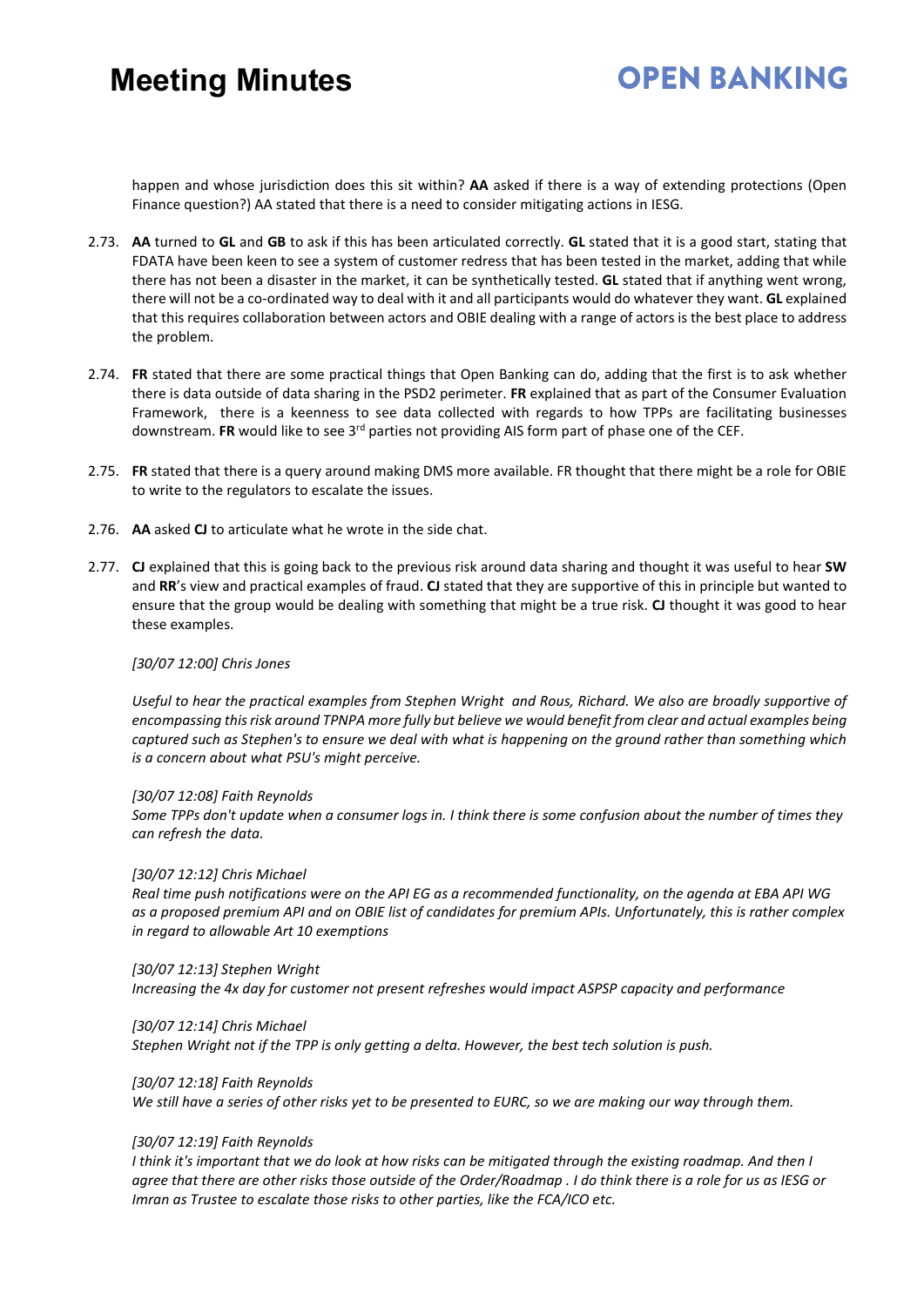## **OPEN BANKING**

- 2.78. **IG** invited **AA** to walk through the final risk.
- 2.79. **AA** explained that the risk is that the data being shared is either incorrect or interpreted wrongly, resulting in consumer harm because they receive the wrong product or are misled. **AA** stated that to the committee's knowledge this is not on the roadmap. On this basis, **AA** stated that the question is how will the extent to which this might be a risk be known. **AA** asked if firms do anything to monitor that the data presented to consumers is correct and up to date and how is this risk mitigated. **AA** stated that from the EURC point of view, there was a keenness to understand if IESG members are collectively comfortable. **AA** opened this question to IESG.
- 2.80. **GL** stated that presumably, these are regulated actors and not 4th parties. **AA** confirmed. **GL** thought that this would be part of their supervision. **GB** explained that one of the questions was on refresh / accessibility and performance of the APIs, adding that the part that is technical is not just being a regulated  $3^{rd}$  party - the frequency, regularity and consistence of access.
- 2.81. **SW** stated that if the customer is not present, 4 requests for data can be done, however, if the customer is present, the request can be made as many times as they want. SW stated that there are no limitations to customer refreshes, and he would not want to change the automatic refreshes and there is no issue with getting the latest data possible if present.
- 2.82. **GB** explained that if the customer present, there is an understanding that the data presented is real time and has just been refreshed. **GB** stated that for notifications and prompts, the other side of that point is whether the tech is dependable and consistent, and the connection would be mitigated but there is still a probability that that might not be accurate. **GB** explained that part of the conversation with the group was the quality of the technology and the requirement for a TPP to be supervised to reach a standard. **GB** wondered if it was about having certification that the TPP is complying to the standard of accuracy vs. are they capable of receiving accurate data or is that chain being updated.
- 2.83. **FR** stated that from personal experience, her apps do not match her banks especially shortly after payments have been made. **FR** thought that perhaps there is the other issue of TPPs wanting push notifications and not having to pull. **FR** added that the 4 options a day granted per day to check a customers account and do a refresh but does not allow real time alerts.
- 2.84. **FR** thought that there are other QA assurance issues around what is shared with providers. FR stated that she has had mismatching information between her app and the bank. FR was worried that there is the potential for misleading here.
- 2.85. **FR** stated that there are two risks raised into this one risk about the refreshing of data and the other (though less likely but needs to be discussed) is incorrect data being passed through. **FR** added that the risk is quite low but there is a question around whether anyone does QA.
- 2.86. **GB** explained that inaccurate data might be related to the ability to refresh only 4 times a day and understanding the correlation between the two might help solve the problem with regards to the ability to refresh.
- 2.87. With regards to the risk around refresh, **HP** stated that it was different from the risk that **FR** raised around the difference between customer present and customer not present. Apart from technical glitches, **HP** was concerned that this should not happen. **HP** separated the customer not present position which is now increasingly being thought about as the commercial space where there is more of an expectation of a framework to be set up.
- 2.88. **GL** stated that he sits on the advisory board for the Berlin group and the banks drive the supply side of API's. **GL** stated that at the May Task Force meeting, the bank representative for the advisory board came forward with a proposal to move to push delivery where there is a change. **GL** added that it takes out of scope for PSD2 as none of the data shared will be subject to regulation and none of the risk model or liability of PSD2. GL explained that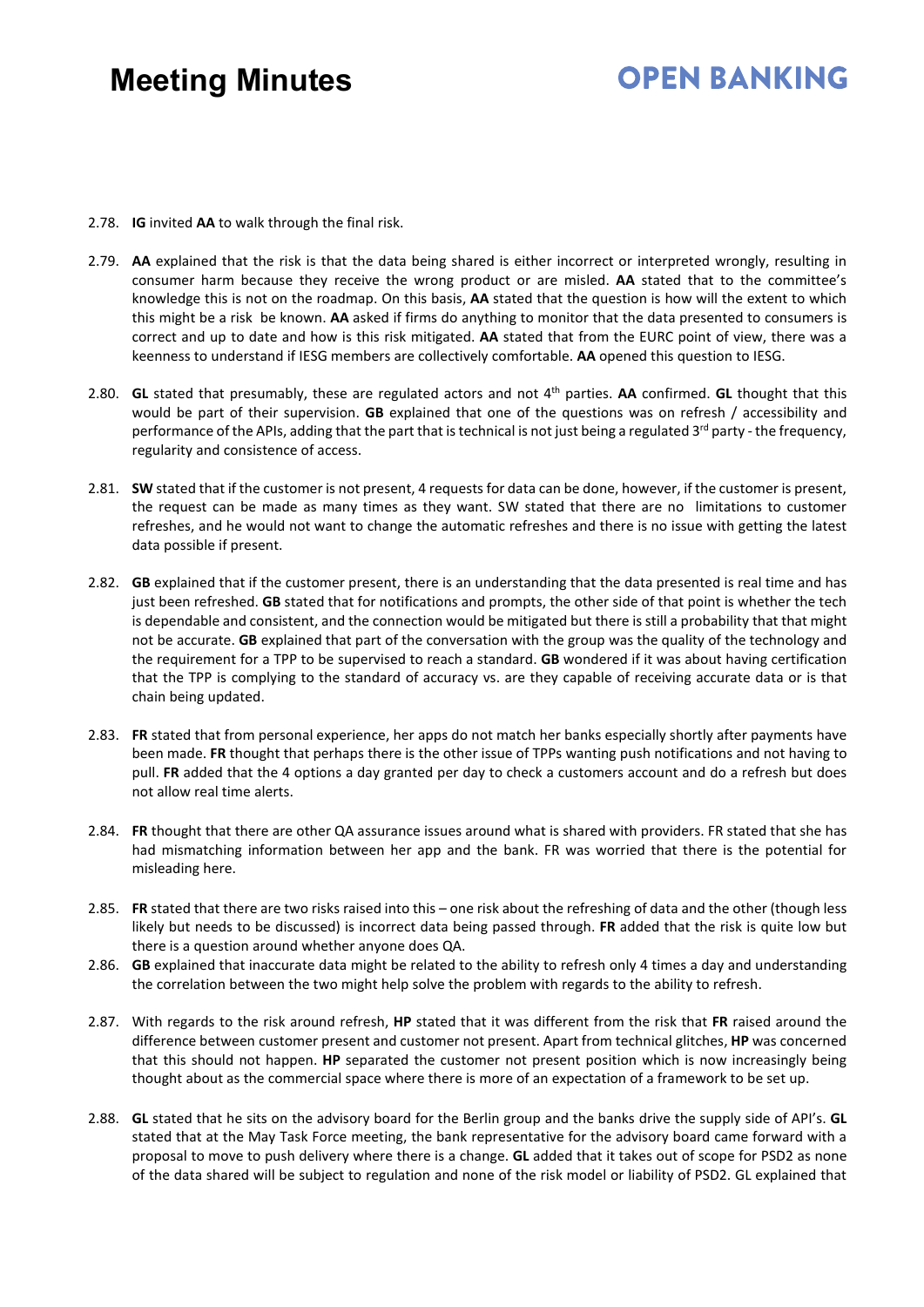# **OPEN BANKING**

whilst this is an elegant technical solution, it goes into GDPR and out of financial services which is not the right path. GL added that there must be a regulatory change and not just a technical perspective.

- 2.89. **IG** wanted to say a few words about what to do with this. Firstly, **IG** was not sure how the EURC would play out, but it has proven to be a valuable and collaborative forum as it is hard, but to get down to a meaningful list to bring forward is hard. **IG** explained that the nuances are complex and yet managed to articulate. IG added that the role of the EURC is ongoing, with the question being, what happens with these risks without going into a solution space. **IG** stated that he would like IESG members to take stock of these risks and do some analysis to look at each risk and determine which are in scope of the Order and the roadmap. **IG** explained that the reason for that is that the workstreams can be influenced to incorporate or take account of these risks. IG explained another category are in scope of the Order but not necessarily on the Roadmap. IG was keen not to enhance the scope of the Order or enable scope creep, which the OBIE will be taking up with the CMA. IG stated that these may not necessarily result in new Roadmap items but there will be sensible and collaborative discussions. **IG** mentioned the final category of risks – these are outside the scope of the Order and there has been a struggle with what to do with these as the mandate of the Order cannot be expanded. **IG** explained that the role of OBIE and IESG is to carefully articulate what those risks are and then escalate to those entities or regulators for whom they sit within the perimeter of, and in the event that they cannot be identified, to escalate to the regulators so that they are cited. **IG** added that it is important that they are explained in a clear way that gives some sense of materiality, detriment and maybe (one to be wary of) opining on solutions.
- 2.90. For the next IESG, **IG** stated that it would be good to have categorised risks that have been escalated by the EURC and have a discussion with IESG on what to do with each one. **IG** reiterated that none will be ignored – it will be a case of reacting to them because they are within the scope of the Order and / or Roadmap and if not, determine what to do with them.
- 2.91. **IG** opened the floor to opinions on approach to proposed next steps.
- 2.92. **RR** had a question but stated that **IG** answered he was interested in understanding what can and cannot be done within the scope of the CMA Order, adding that remedies can be mandated if they are to do with the CMA9, but with regards to TPPs, the OBIE's hands are tied. **IG** stated that this has always been a struggle and **FR** talks about creating a code, however, this is not within the mandate of the OBIE. **IG** stated that the OBIE are in a position to talk with a degree of insight and experience as to what could perhaps go into a code and there is a good position in the stakeholder community to be representative on that, but this would fundamentally be something for the FCA. **IG** explained that some of the risks sit within the Order, and others outside and the aim of IESG should be to escalate to the right people. With regards to what good practice for TPPS, **IG** thought that FCA would be considering this as part of their Open Finance work. IG added that there needs to be some analysis that breaks down these risks into their constituent parts and then try to determine who is responsible for them and seek to escalate to them.
- 2.93. **MCH** stated that this has been a useful and collaborative exercise which is well informed. In **MCH**'s view, he explained that if the IESG is charged with delivering the Order, it cannot go beyond the scope of the Order. However, **MCH** explained that there is an incumbent responsibility on this group to do something with regards to the 3 categories mentioned by **IG**:
	- 2.93.1. in scope of the Order and Roadmap
	- 2.93.2. in the Order but not the Roadmap

2.93.3. Outside both.

**MCH** stated that there is a responsibility on the group where it identifies risks on the end users to draw attention to the regulators. **MCH** was sure that the regulators are thinking of these things and because of the crisis, prioritisation for resource constraints is a complicated thing. **MCH** stated that clarity should be brought on this, encouraging people to go into the detail of it. **MCH** and **FR** support that approach.

2.94. **RW** echoed **MCH**'s opinion, explaining that it has been a useful activity which gives a good business case for some of the items on the Roadmap. **RW** explained that it is important to see this type of articulations of the problems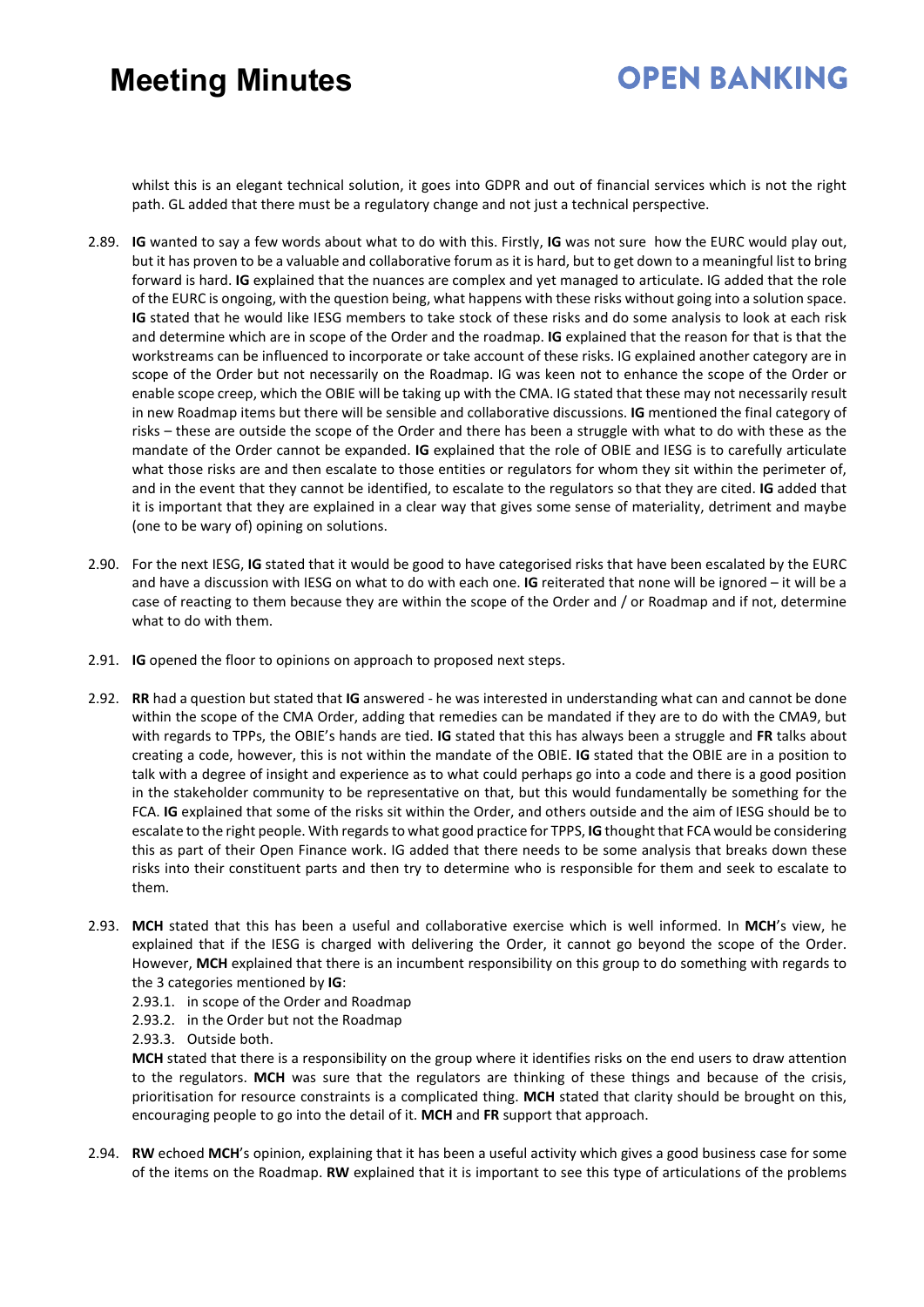within the 3 categories mentioned. **RW** added that this should continue and should help the ASPSP and TPP communities to think about things differently.

- 2.95. **IG** explained that historically, when these kinds of risks have been looked at, they have been set aside and the right thing would be to deal with what can be dealt with and then escalate appropriately.
- 2.96. **IG** proposed a short break if there is no further comment. **IG** commented that none of the regulators who might potentially be on the receiving end of the prioritisation of these risks have not said anything, but thought that perhaps, it might be a private matter.

### **3.a AOB – DIGIAL IDENTITY**

- 3.1 **IG** accepted an AOB requested by **RR** on digital identity.
- 3.2 **RR** stated that LBG is working with a number of third parties and some of the IESG members and would like to see if there is something that OBIE can help with or should the body who have been speaking bring a proposal forward.
- 3.3 **IG** explained that *digital identity* is also known as *attribute validation* and is the use of the Open Banking rails with problems to determine certain attributes associated with individuals which include elements and components of digital identity, and it is not within the scope of the Order or of PSD2, however, it is within the remit of Open Banking to encourage the dynamic ecosystem of AISPs and PISPs, and therefore, the OBIE will play the role of educating and supporting any participants who want to engage in that. **IG** stated that it does lend itself to premium APIs and if there is meaningful demand from the ecosystem to try and support a forum for this discussion to happen (whilst mindful of resource implications and subject to certain criteria), the OBIE can play a role in that.
- 3.4 **IG** stated that he has had discussions in the past and encouraged more to come to the fore and if likeminded individuals can come together, the OBIE can help to facilitate this.
- 3.5 **RR** was happy with this and stated that for those that are interested, there might be a separate session outside of IESG. **IG** stated that the OBIE would be willing to try and orchestrate some timings for a session, adding that if anyone interested should drop a note to the secretariat.
- 3.6 **RW** indicated interest but was concerned about multiple conversations and on that basis, suggested a conversation with James Whittle of Pay.UK to avoid duplication. **IG** was not keen on massive fragmentation. **RW** explained that therefore the conversation with Pay.UK should happen.
- 3.7 **GL** stated he spoke to the team at DCMS that lead on the UK strategy for identity and tried to articulate the fragmentation risk that is playing out with 8 - 10 different initiatives in hand at the moment for financial services led digital identity in the UK alone. **GL** noted that the Swift and Open ID Foundations on identity (which Santander were heavily involved in) have merged into the EKYC platform which has led by one of the key actors in the FAPI working group. **GL** stated that their description of what the task they do is the *tooling* and not the *ruling –* effectively looking for governments to identify what would be acceptable identities and build the technology language in the background that would then enable to co-joining of the FAPI security standard between regulated actors through to the end customer which would reduce phishing attacks. **GL** stated that he would be keen to see that added to by OBIE standards.
- 3.8 **IG** stated that this is a complicated landscape. **IG** stated that the core principle is that the OBIE believes in open standards and harmonisation is better than fragmentation because it supports consumer interest and is easier to regulate. IG stated that where there are other likeminded individuals, they should come together. **IG** added that a good starting point is to bring together within IESG and / or the Open Banking ecosystem those that are most interested in it.